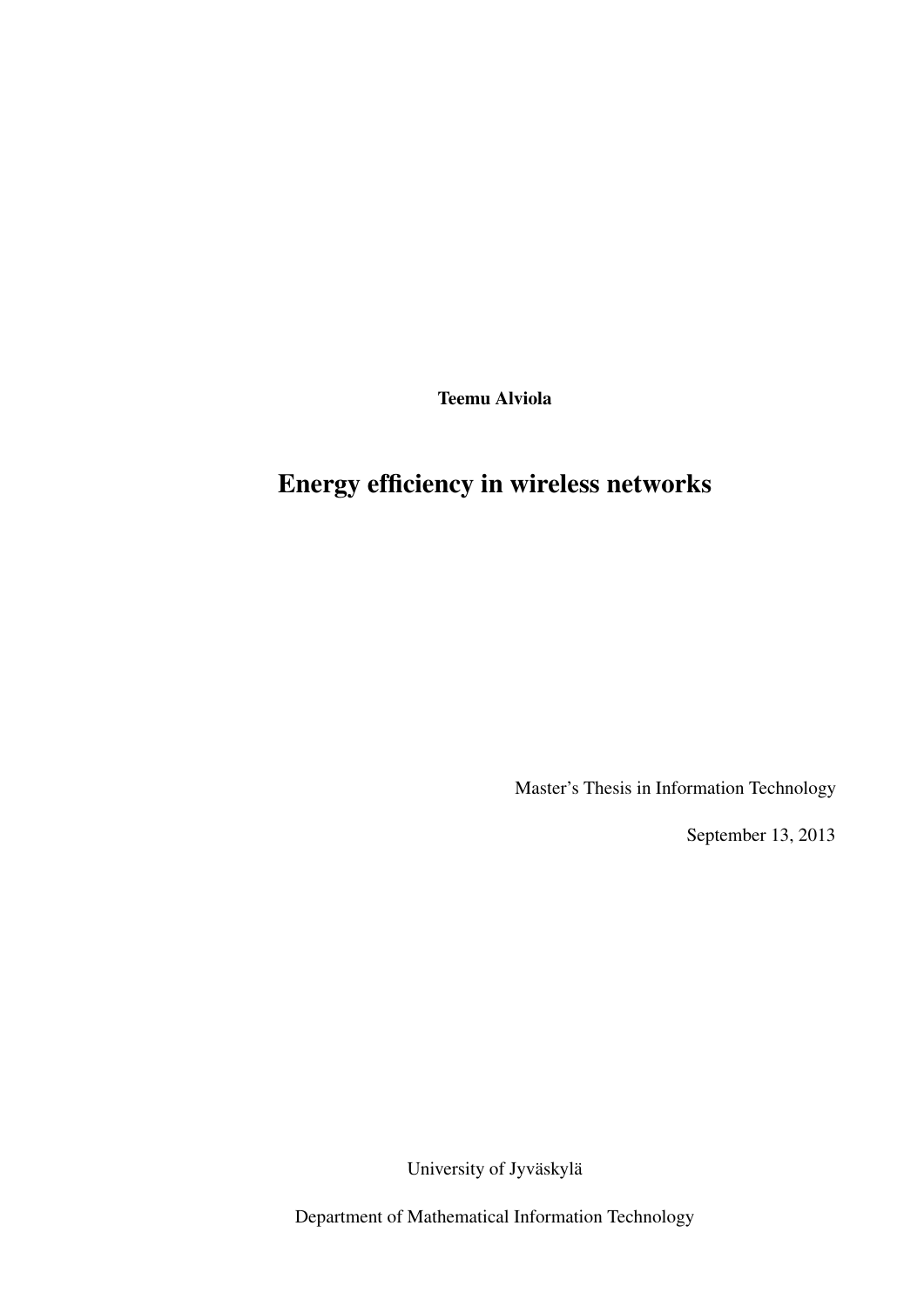Author: Teemu Alviola

Contact information: teemual@gmail.com

Supervisor: Tapani Ristaniemi

Title: Energy efficiency in wireless networks

Työn nimi: Langattomien verkkojen energiatehokkuus

Project: Master's Thesis

Study line: Mobile Systems

Page count: 162+4

Abstract: This Master's thesis is a literature review that discusses energy efficiency and power savings in different wireless networks. The overall focus in this paper is set dominantly in 3G and LTE-networks. The thesis begins by recognising different types of reasons in the mobile industry to practice energy savings, and the reasons why energy efficiency is being so widely researched these days. Breakdown of energy consumption in wireless networks, as well as various different ways to improve energy efficiency in these networks follow in the latter part of the paper. The thesis also includes a brief Octave-simulation concerning the energy efficiency of a collaborative mobile cloud. The thesis concludes with a summary of the current state of the various energy savings technologies in use.

Keywords: Energy, Efficiency, Energy-efficiency, Wireless, Networks, 3G, 4G, 5G, LTE, Wi-Fi, WDC, WMN, Green, TANGO, Beamforming, Mobile

Suomenkielinen tiivistelmä: Tämä pro gradu -työ on sekundääritutkimuksena tehty kirjallisuuskatsaus energiatehokkuuden tarkastelusta langattomissa verkoissa. Työssä tarkastellaan erilaisia mobiiliverkkojen energiansäästömahdollisuuksia. Pääpaino työssä on suunnattu erityisesti 3G ja LTE -verkkoihin, kuitenkin eksoottisempiakaan verkkoja unohtamatta. Työ alkaa erilaisten mobiiliverkkojen energiansäästösyiden ja tutkimusmotivaattoreiden tunnistamisella ja jatkuu langattomien verkkojen energian kulutuksen jaotuksella, sekä erilaisten energiansäästömahdollisuuksien vertailuilla. Työn empiirisessä osassa nostetaan lisäksi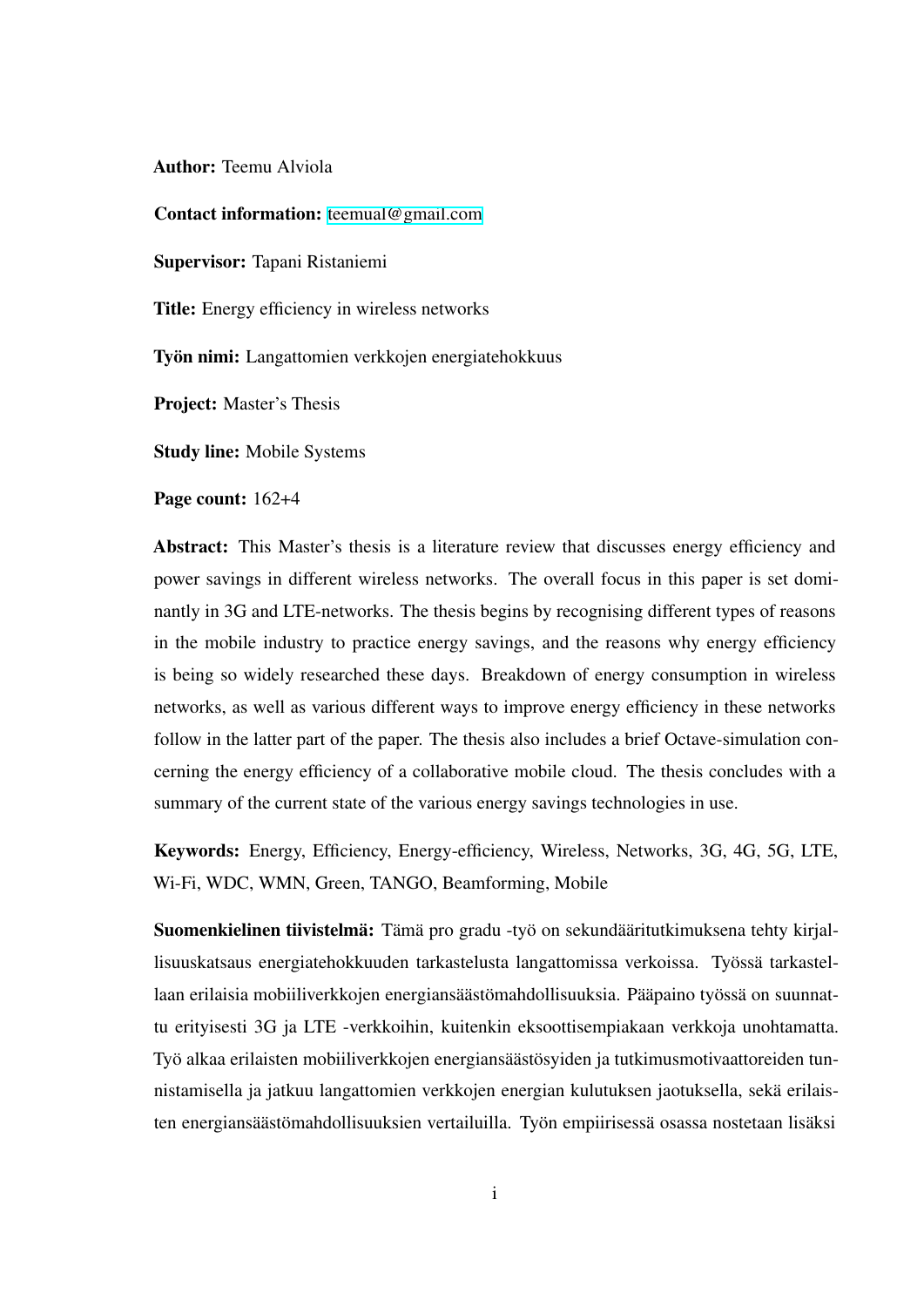esille lyhyt Octave-simulaatio kollaboroivan mobiilipilven noodien energiansäästöstä. Työ päättyy yhteenvedolla erilaisista jo käytössä olevista energiansäästötavoista.

Avainsanat: Energia, Tehokkuus, Energiatehokkuus, Langaton, Verkko, 3G, 4G, 5G, LTE, Wi-Fi, WDC, WMN, Green, TANGO, Beamforming, Mobiili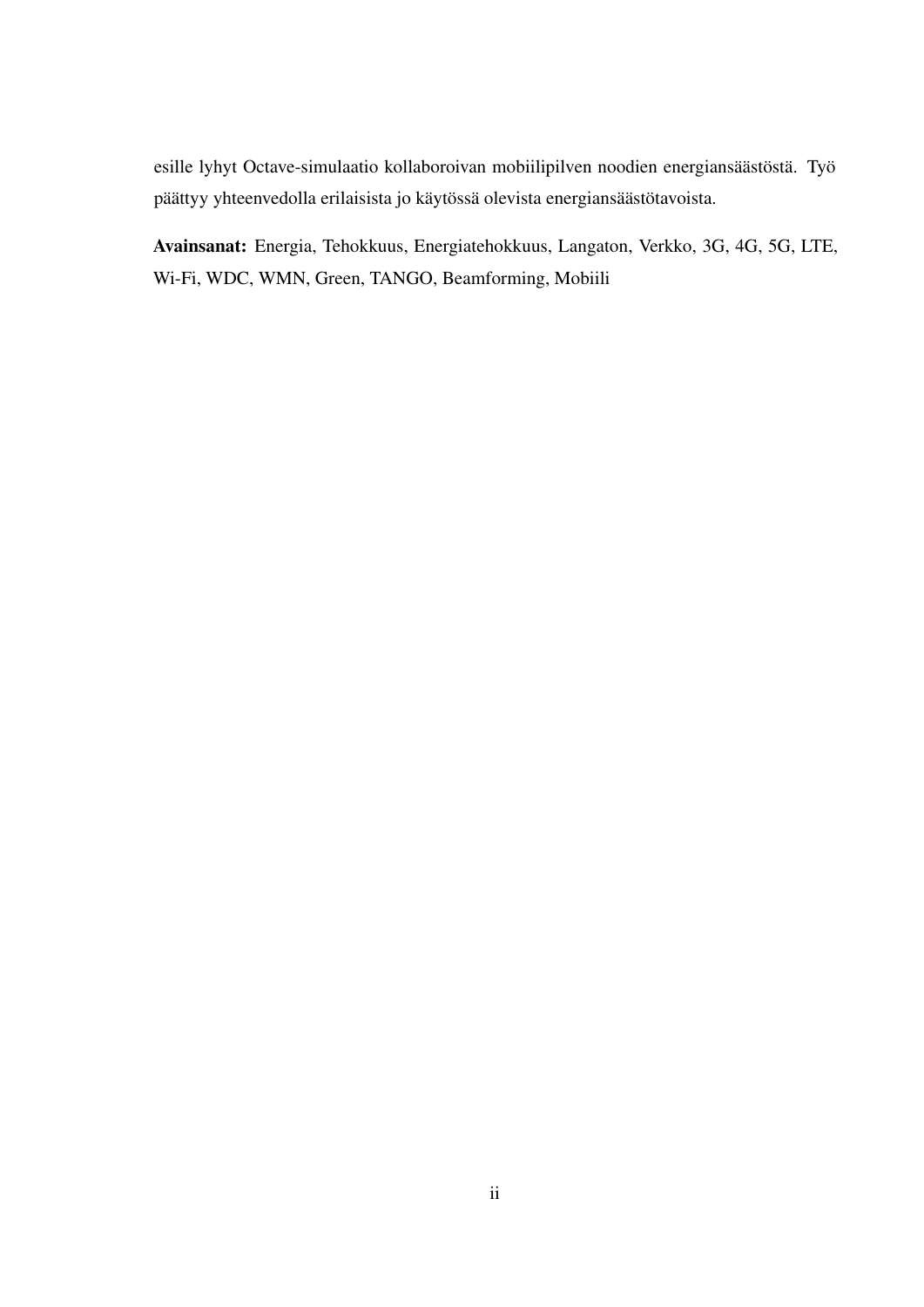## Preface

I would like to thank my thesis supervisor, Dr. Tapani Ristaniemi for his advice and guidance. Acknowledgments also extend to Mr. Zheng Chang for meaningful discussions concerning the mobile cluster research simulation.

Jyväskylä, September 13, 2013

Teemu Alviola<sup>1</sup>, BEng.

<sup>1.</sup> CQ CQ CQ DE OH6FYR OH6FYR K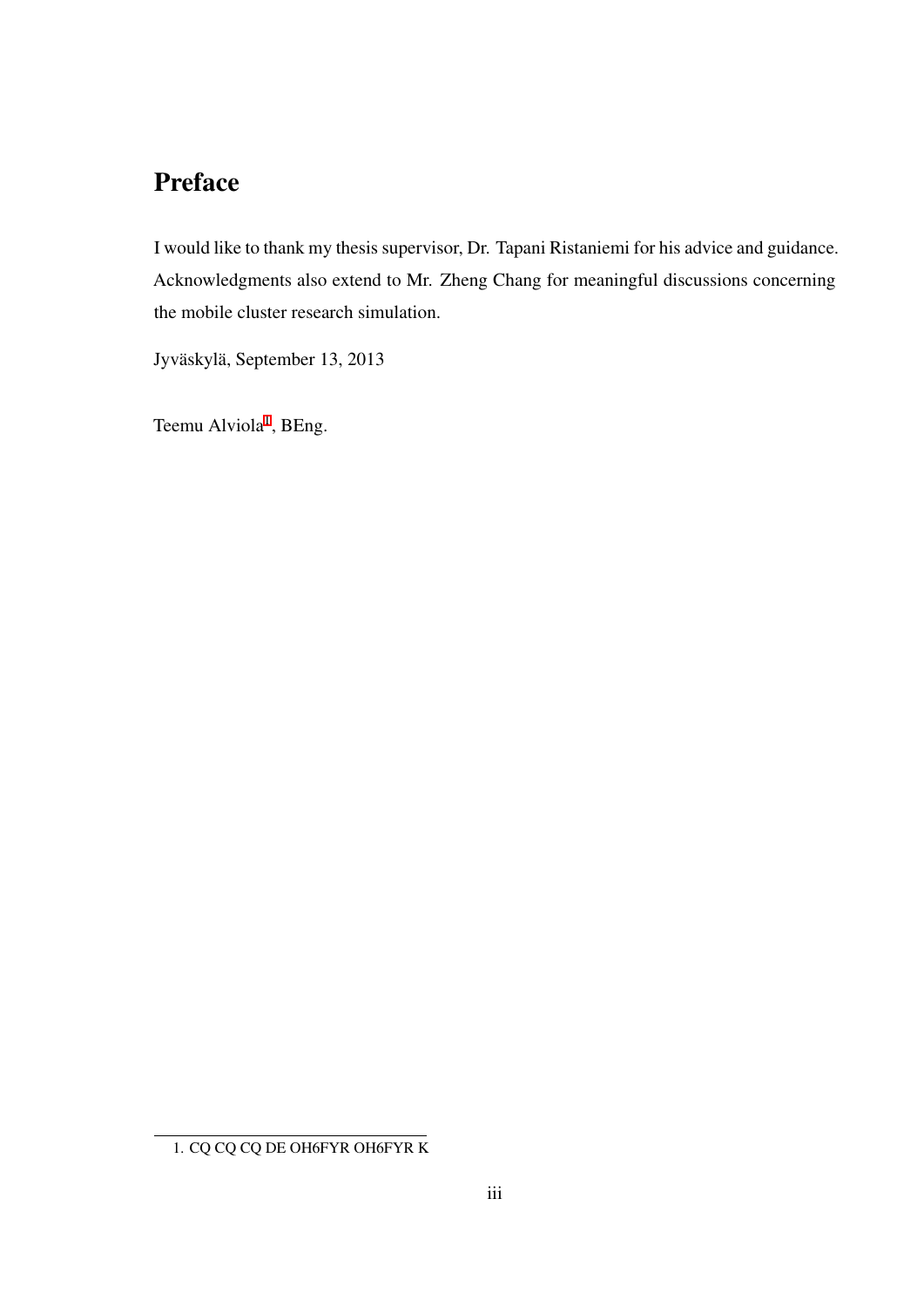# **Glossary**

| 3G              | 3 <sup>rd</sup> Generation of mobile telecommunications technology |
|-----------------|--------------------------------------------------------------------|
| 4G              | 4 <sup>th</sup> Generation of mobile phone communication standards |
| AP              | <b>Access Point</b>                                                |
| <b>ATM</b>      | <b>Asynchronous Transfer Mode</b>                                  |
| <b>BER</b>      | <b>Bit Error Rate</b>                                              |
| <b>BS</b>       | <b>Base Station</b>                                                |
| <b>BSC</b>      | <b>Base Station Controller</b>                                     |
| <b>BTS</b>      | <b>Base Transceiver Station</b>                                    |
| <b>CDMA</b>     | <b>Code Division Multiple Access</b>                               |
| <b>CDMA2000</b> | A group of 3G mobile technology standards                          |
| <b>DSP</b>      | Digital Signal Processor                                           |
| <b>DVB</b>      | Digital Video Broadcasting                                         |
| <b>DVS</b>      | Dynamic Voltage Scaling                                            |
| E1              | E-carrier (level 1), a digital transmission system used through-   |
|                 | out Europe and most of the rest of the world.                      |
| <b>FCC</b>      | <b>Federal Communications Commission</b>                           |
| GigE            | <b>Gigabit Ethernet</b>                                            |
| <b>GPRS</b>     | General Packet Radio Service                                       |
| <b>GSM</b>      | Global System for Mobile communications, commonly known            |
|                 | as the $2^{nd}$ Generation digital cellular network (2G)           |
| <b>IEEE</b>     | Institute of Electrical and Electronics Engineers                  |
| IP              | <b>Internet Protocol</b>                                           |
| <b>ITU</b>      | International Telecommunication Union                              |
| Li-Fi           | <b>Light Fidelity</b>                                              |
| LOS             | Line-Of-Sight                                                      |
| <b>LTE</b>      | Long-Term Evolution, alternative nomenclature 4G LTE               |
| <b>MAC</b>      | Media Access Control                                               |
| <b>MIMO</b>     | Multiple-Input, Multiple-Output                                    |
| <b>MSC</b>      | Mobile Switching Centre                                            |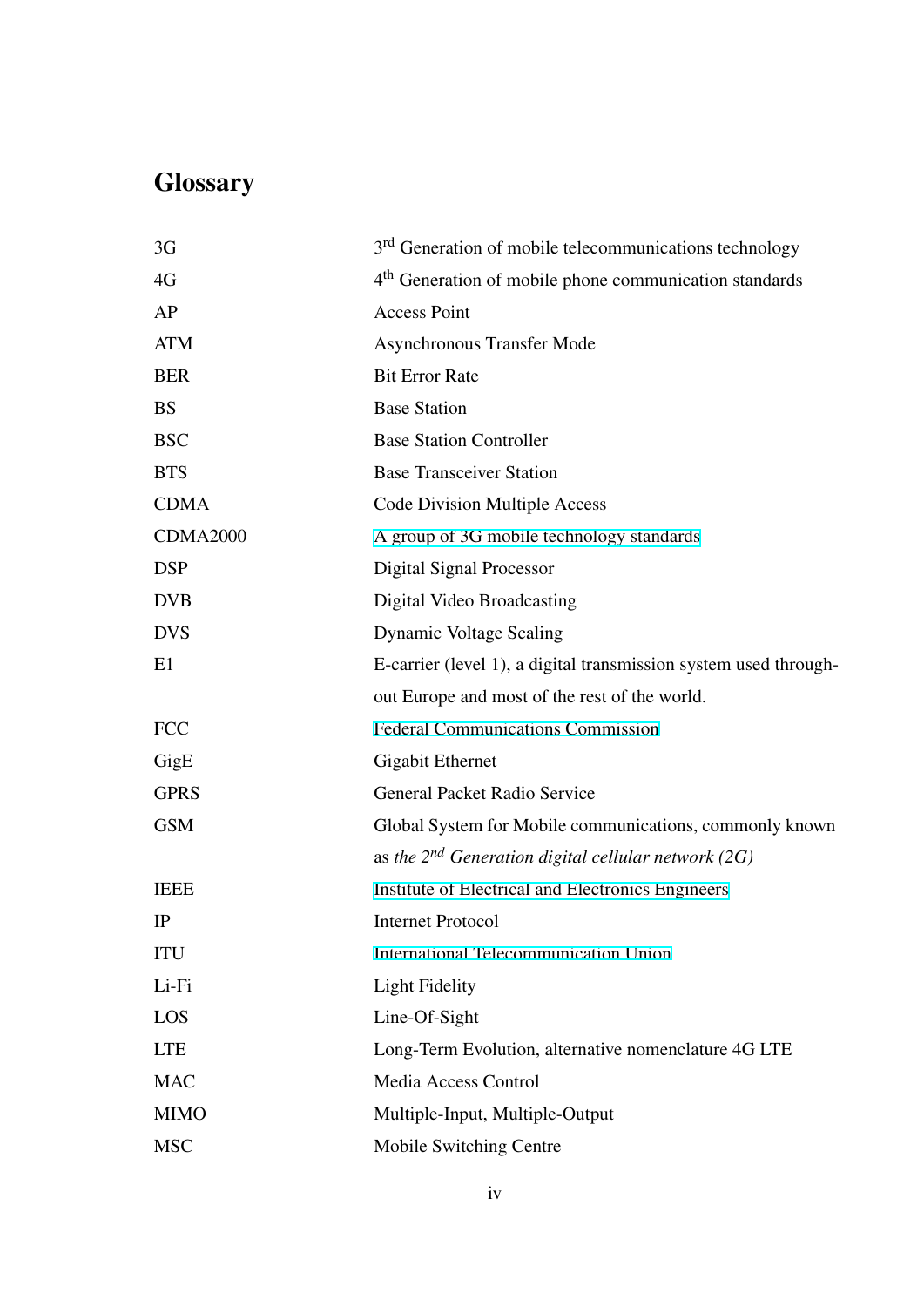| MT              | Mobile Terminal, (e.g. the cell phone)                           |
|-----------------|------------------------------------------------------------------|
| <b>MTX</b>      | Mobile Telephone eXchange                                        |
| Node B          | Node B is the UMTS equivalent to the BTS used in GSM.            |
| <b>OFDM</b>     | <b>Orthogonal Frequency Division Multiplexing</b>                |
| PA              | Power Amplifier                                                  |
| PAN             | <b>Personal Area Network</b>                                     |
| QoS             | <b>Quality Of Service</b>                                        |
| <b>RAN</b>      | Radio Access Network                                             |
| <b>RAT</b>      | Radio Access Technology                                          |
| <b>RBS</b>      | <b>Radio Base Station</b>                                        |
| RF              | Radio Frequency                                                  |
| <b>RRM</b>      | Radio Resource Management                                        |
| <b>RSSI</b>     | Received Signal Strength Indication                              |
| <b>SGSN</b>     | Serving GPRS Support Node                                        |
| <b>SNR</b>      | Signal-to-Noise Ratio                                            |
| T <sub>1</sub>  | T-carrier (level 1), digital transmission system used primarily  |
|                 | in the USA. Incompatible with E1.                                |
| <b>TD-SCDMA</b> | Time Division Synchronous Code Division Multiple Access          |
| <b>TDD</b>      | <b>Time Division Duplex</b>                                      |
| <b>TDMA</b>     | Time Division Multiple Access                                    |
| Transceiver     | An unit that contains both the transmitter and the receiver.     |
| <b>UMTS</b>     | Universal Mobile Telecommunications System                       |
| <b>UTRA</b>     | <b>UMTS Terrestrial Radio Access</b>                             |
| W-CDMA          | Wideband Code Division Multiple Access                           |
| <b>WiMAX</b>    | Worldwide Interoperability for Microwave Access                  |
| <b>WLAN</b>     | Alternative commercial nomenclature: "Wi- $Fi$ " – a set of IEEE |
|                 | 802.11 standards defining a Wireless Local Area Network          |
| <b>WMAN</b>     | Wireless Metropolitan Area network                               |
| <b>WPAN</b>     | Wireless Personal Area Network                                   |
| <b>WRAN</b>     | Wireless Regional Area Network                                   |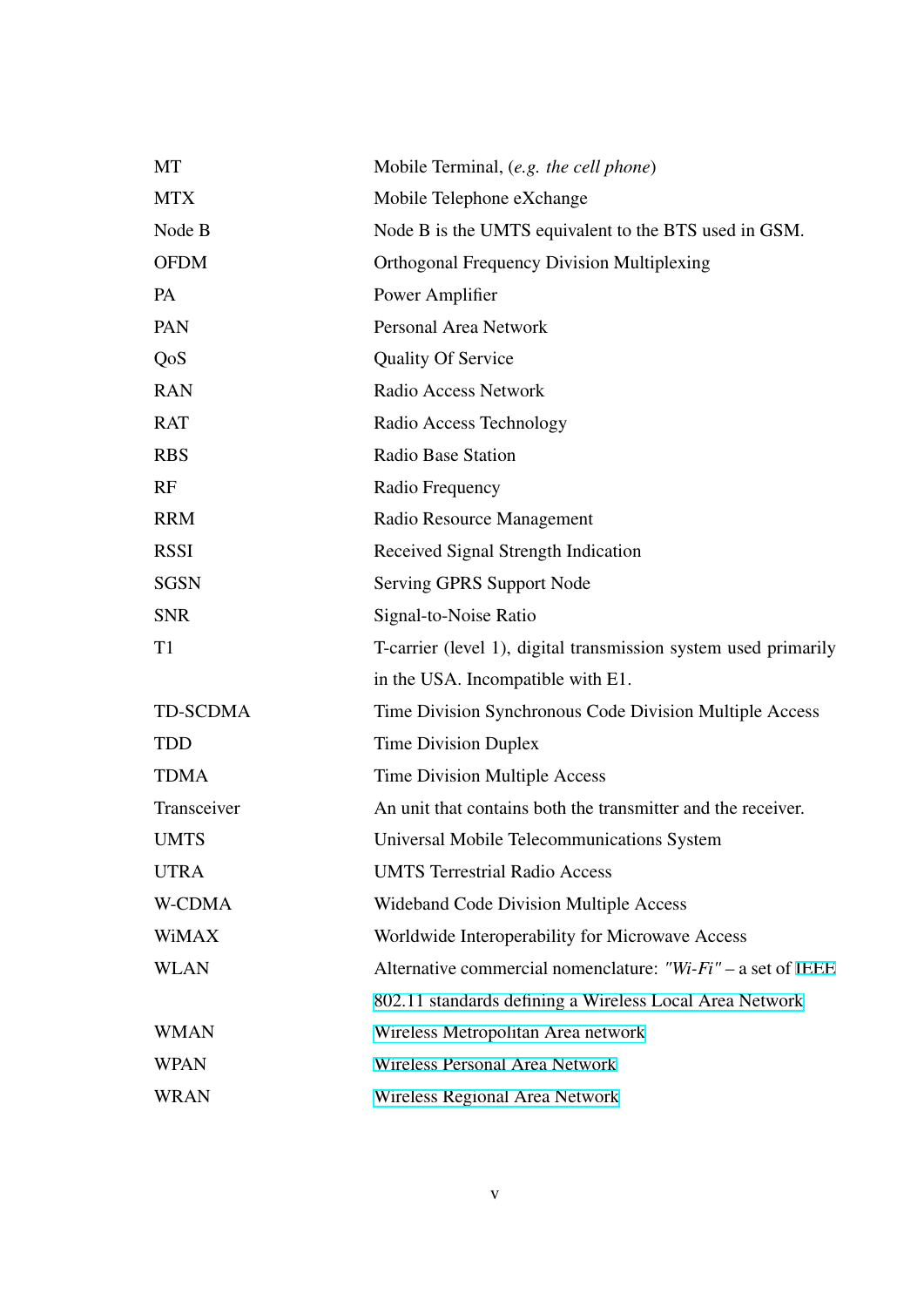# List of Figures

| Figure 5. Associations between green and wireless energy efficiency together 26   |  |
|-----------------------------------------------------------------------------------|--|
|                                                                                   |  |
|                                                                                   |  |
|                                                                                   |  |
|                                                                                   |  |
|                                                                                   |  |
|                                                                                   |  |
|                                                                                   |  |
|                                                                                   |  |
|                                                                                   |  |
|                                                                                   |  |
|                                                                                   |  |
|                                                                                   |  |
|                                                                                   |  |
|                                                                                   |  |
|                                                                                   |  |
|                                                                                   |  |
| Figure 22. Comparison of a non-collaborative transmit scenario vs. a DMC  120     |  |
| Figure 23. Illustration of the energy efficiency gain from DMC-collaboration  124 |  |
|                                                                                   |  |

## List of Tables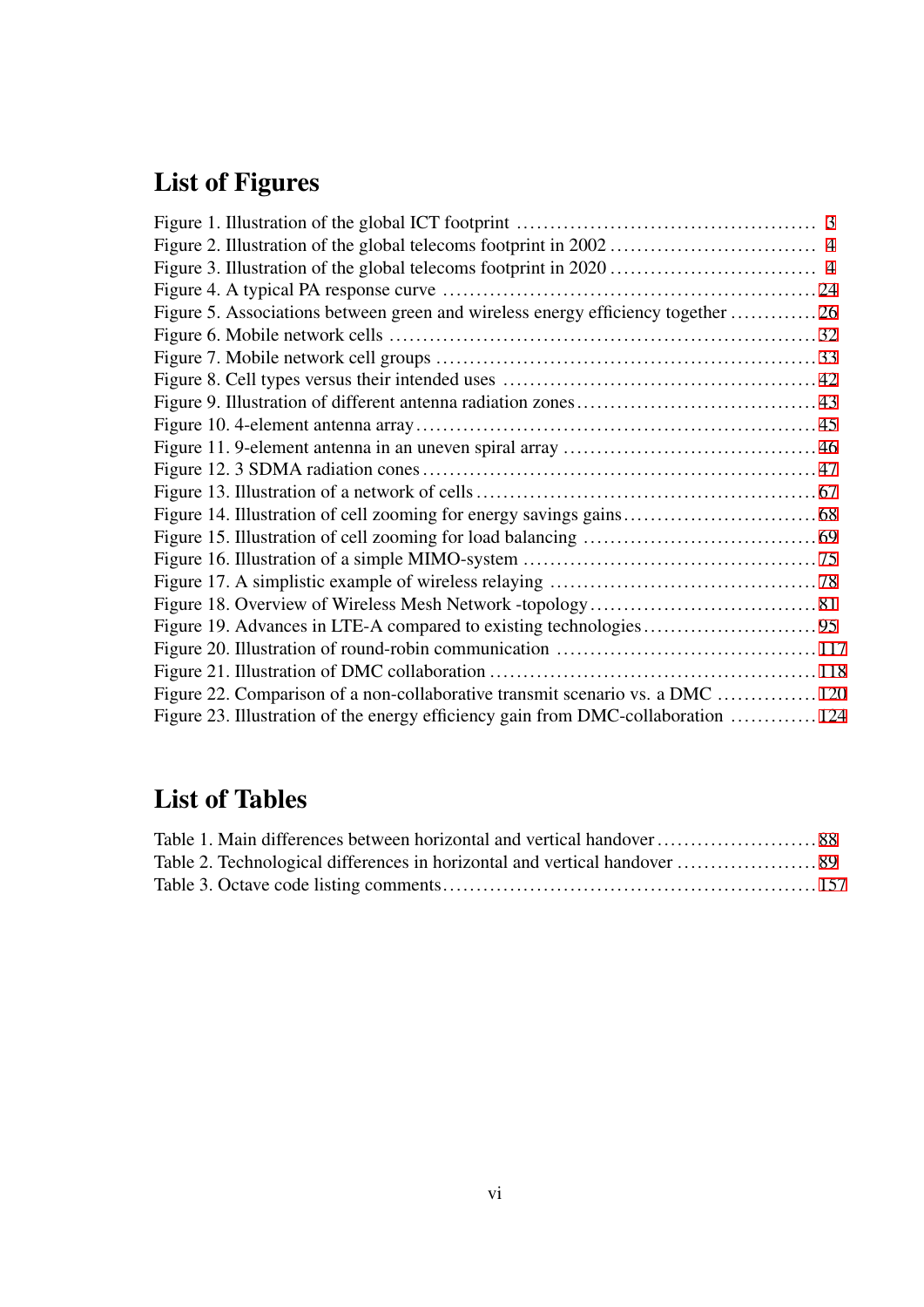## **Contents**

| $\mathbf{1}$   |      |                                                                  |  |
|----------------|------|------------------------------------------------------------------|--|
|                | 1.1  |                                                                  |  |
|                | 1.2  |                                                                  |  |
|                |      |                                                                  |  |
|                |      |                                                                  |  |
| $\overline{2}$ |      | ENERGY EFFICIENCY BACKGROUND AND MOTIVATORS  14                  |  |
| 3              |      | <b>IMPLEMENTATIONS FOR ATTAINING HIGHER ENERGY EFFICIENCY 16</b> |  |
|                | 3.1  |                                                                  |  |
|                | 3.2  |                                                                  |  |
|                | 3.3  |                                                                  |  |
|                | 3.4  |                                                                  |  |
|                |      |                                                                  |  |
|                |      |                                                                  |  |
|                |      |                                                                  |  |
|                |      |                                                                  |  |
|                |      |                                                                  |  |
|                |      |                                                                  |  |
|                | 3.5  |                                                                  |  |
|                | 3.6  |                                                                  |  |
|                | 3.7  |                                                                  |  |
|                |      |                                                                  |  |
|                |      |                                                                  |  |
|                | 3.8  |                                                                  |  |
|                | 3.9  |                                                                  |  |
|                | 3.10 |                                                                  |  |
|                | 3.11 |                                                                  |  |
|                |      |                                                                  |  |
|                |      |                                                                  |  |
|                |      |                                                                  |  |
| $\overline{4}$ |      | FUTURE WIRELESS NETWORKS AND ENERGY EFFICIENCY  90               |  |
|                | 4.1  |                                                                  |  |
|                | 4.2  |                                                                  |  |
|                | 4.3  |                                                                  |  |
| 5              |      |                                                                  |  |
| 6              |      |                                                                  |  |
|                | 6.1  |                                                                  |  |
|                |      |                                                                  |  |
|                |      |                                                                  |  |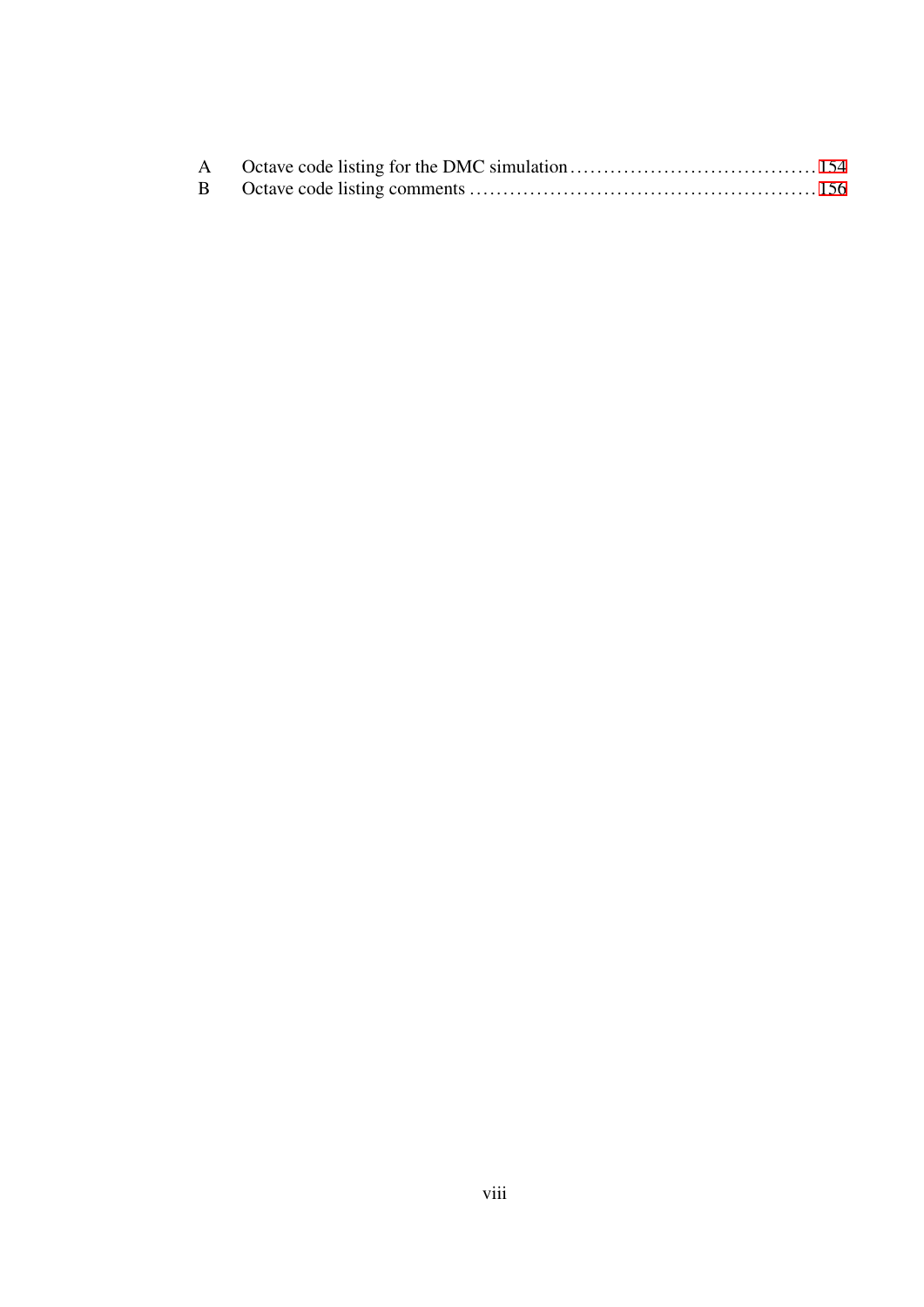### 1 Introduction

<span id="page-9-0"></span>This master's thesis is a literature review of the currently used energy efficiency methods in wireless networks, with a focus set dominantly in the 3G and LTE -networks and their derivatives. The thesis is loosely based on and motivated by an unpublished report on wireless efficiency I wrote as a research project at the University of Jyväskylä during the spring of 2012. I then chose to continue investigating this topic and to expand the report into a form of a master's thesis, because I found the subject ra[ther interesting and beca](https://www.jyu.fi/en)use I felt the topic needed further update and research.

This thesis consists of 6 sections. Section 1 serves as an introduction to the various energy efficiency -related issues in mobile computing and mobile communications. It also discusses the reasons why energy efficiency is becoming more and more important these days, not only for the wireless service providers, but also for the end-users themselves. Section 2 discusses some of the background issues concerning energy efficiency, as well as some of the different motivators and reasons to research energy efficiency. Section 3 discusses differ[en](#page-22-0)t possible implementations of practicing energy savings found in literature, as well as the efficiencies of the presented methods. Section 4 reflects the energy efficie[nc](#page-24-0)y for some of the upcoming wireless technologies. Section 5 presents a scheme called *distributed mobile cloud*, as well as some more analytical evaluations o[f t](#page--1-24)he energy efficiency possibilities arising from deploying the introduced method. Summ[ar](#page--1-24)y of findings, as well as conclusions is presented in section 6.

### [1](#page--1-24).1 Some background on energy efficiency

<span id="page-9-1"></span>There are a number of reasons why different mobile network operators and mobile network device manufacturers are together globally researching different ways to optimise their network performance from the energy efficiency and capacity standpoint. The ever-increasing number of peripheral equipment running online has, and will continue to lead to increased demands for energy supplies. The pressure to optimise the energy efficiency is not entirely on the operator's shoulders, but also on the device manufacturers, who all have to be able to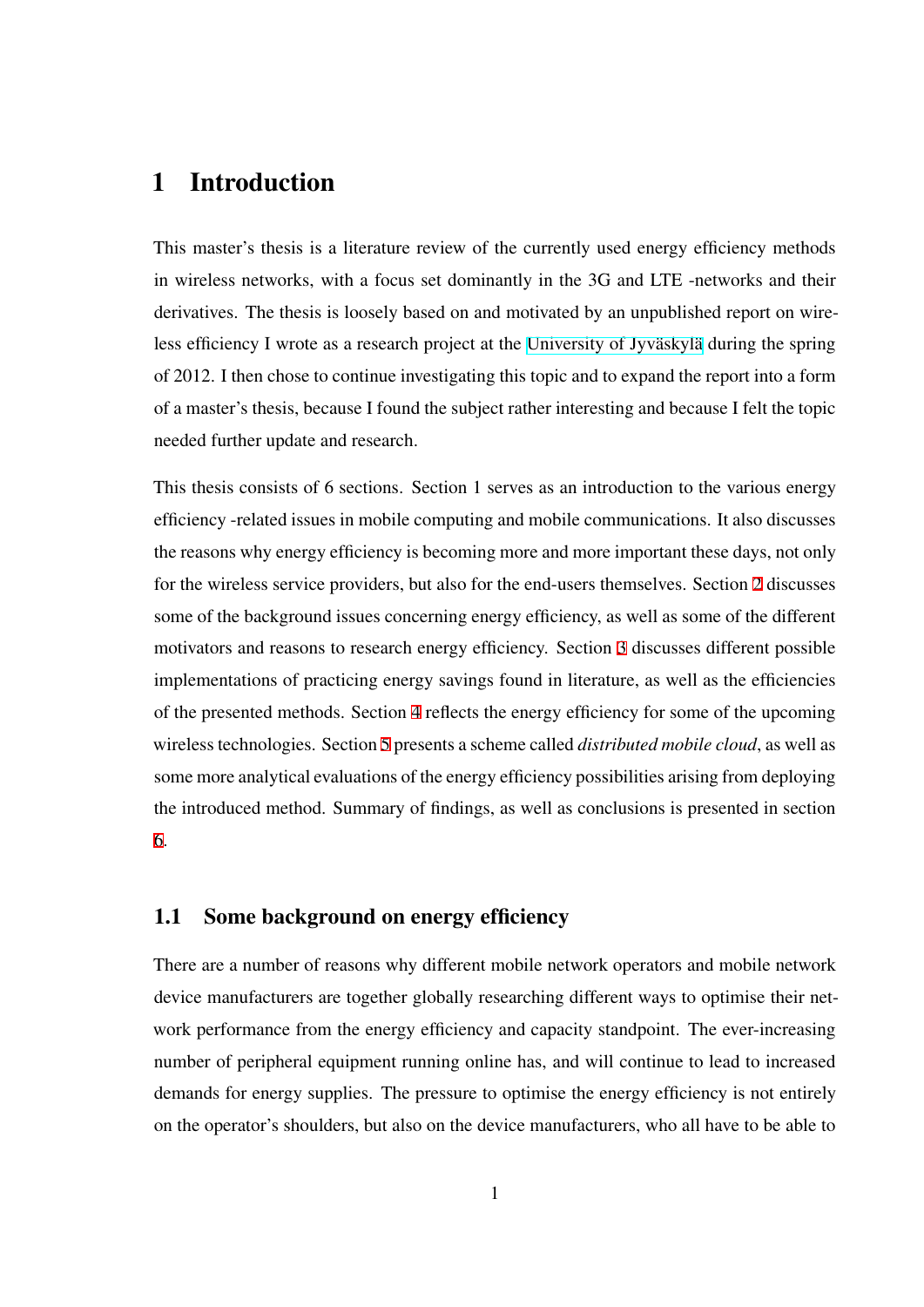design and manufacture more compelling solutions for the operators to implement and for the consumers to purchase.

A lot of money in the mobile networks is being wasted, particularly in the network's RBSs, in the form of energy consumption – partly because the RBSs are not being used in the most optimal and efficient way, and partly because more efficient and elegant solutions have been developed to handle some of the RBS's features better than the current RBS's themselves. Operating costs are also being jacked up because of the increase of the carbon footprint of the wireless networks. This increase is due to the fact that the mobile networks are growing more and more each day, together with the data volumes transferred by each customer. Network growth is mainly due to the fact that the traffic of the network rises as the user base expands each day. Users's faster data plans, USB-data dongles for laptops, smartphones, tablet computers, and the fact that the MT prices are going gradually down are the main reasons that further contribute to the congestion of the networks (Sutton and Cameron 2011).

Ratio of mobile voice traffic versus mobile data traffic gradually shifts more and more towards mobile data. Furthermore, the content that the users consume online is not j[ust tra](#page--1-27)ditional email and static webpages anymore, but it's rapidly moving more towards the modern dynamic Web 2.0/Web 3.0 and online social video services, which account for a very big role in the used bandwidth. Growing  $CO<sub>2</sub>$  emissions also mean that the price of the energy will eventually go up, not only due to the  $CO<sub>2</sub>$  emission limitations (or more specifically,  $CO<sub>2</sub>$  emission credits trading), (Grubb 2003), but also simply because more greener and thus more expensive-to-use power plants are needed to meet the future clean power needs of the wireless networks and their users.

The Japanese telecommunication operator *NTT DoCoMo* has released data, that the ratio of the power consumption between the MT and the mobile network is nearly 1:150 – more specifically, meaning that the MT consumes a mere 0.83 Wh/day (incl. battery chargers and terminals), whereas the network uses 120 Wh/day (Etoh, Ohya, and Nakayama 2008). In TDMA networks, the RF uplink constitutes 60% of the total energy usage of the MT's radio (Kim, Yang, and Venkatachalam 2011). Within the energy usage of a mobile [device](#page--1-37), the manufacturing of the device itself costs the most when it comes to the  $CO<sub>2</sub>$  emissions – well over two-thirds (Auer et al. 2010)[.](#page--1-38)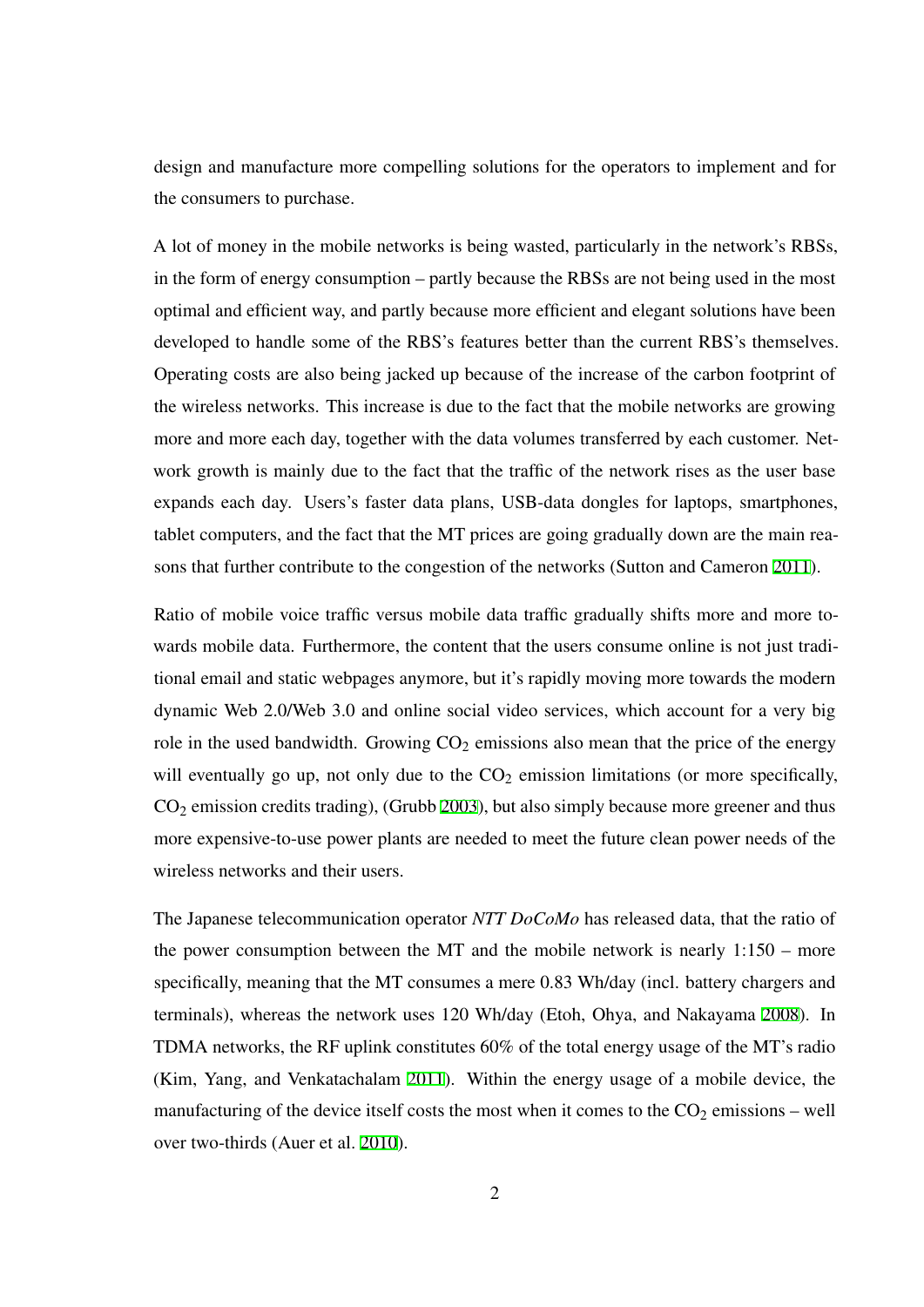Figure 1 on page 3 illustrates the global ICT footprint in gigatonnes of  $CO_2e^1$  in the year 2002, 2007, as well as a  $CAGR<sup>2</sup>$  estimate for 2020 (Group 2008). ICT in this context represents [th](#page-11-0)e PCs, t[ele](#page-11-0)communications networks and -devices, printers and data [c](#page-11-1)entres. The year 2007 figure represents rou[gh](#page-11-2)ly a mere 2% of the estim[ated h](#page--1-39)uman global annual total emissions. Embodied carbon refers to the amount of carbon in  $CO<sub>2</sub>$ , that was once used for resource extraction, transportation, manufacturing and fabrication of the devices or products themselves.



<span id="page-11-0"></span>Figure 1. Illustration of the global ICT footprint (in  $G(CO_2e)$ .

Figures 2 and 3 on page 4 represent the global telecoms footprint (in megatonnes of  $CO_2e$ )<sup>3</sup> in 2002 and 2020 for devices and infrastructure (Group 2008). The relative amount of mobile traffic, [as](#page-12-0) wel[l](#page-12-1) as fixed [br](#page-12-0)oadband traffic increases quite noticeably, whereas for the fixe[d](#page-11-3) narrowband, the traffic is going to shrink.

The European Union (within the framework program FP7) started and funded a project in 2010 along with 15 partners from the industry, academia and business called *Energy Aware Radio and neTwork tecHnologies* (EARTH). The purpose of EARTH was to search for effective solutions and results for the improvement of wireless energy efficiency in communication networks, especially LTE and LTE-A in particular (but it will also consider 3G

<sup>1.</sup> Equivalent carbon dioxide.

<sup>2.</sup> Compound Annual Growth Rate.

<span id="page-11-3"></span><span id="page-11-2"></span><span id="page-11-1"></span><sup>3.</sup> One unit of carbon is equivalent to  $3.664$  units of  $CO<sub>2</sub>$ .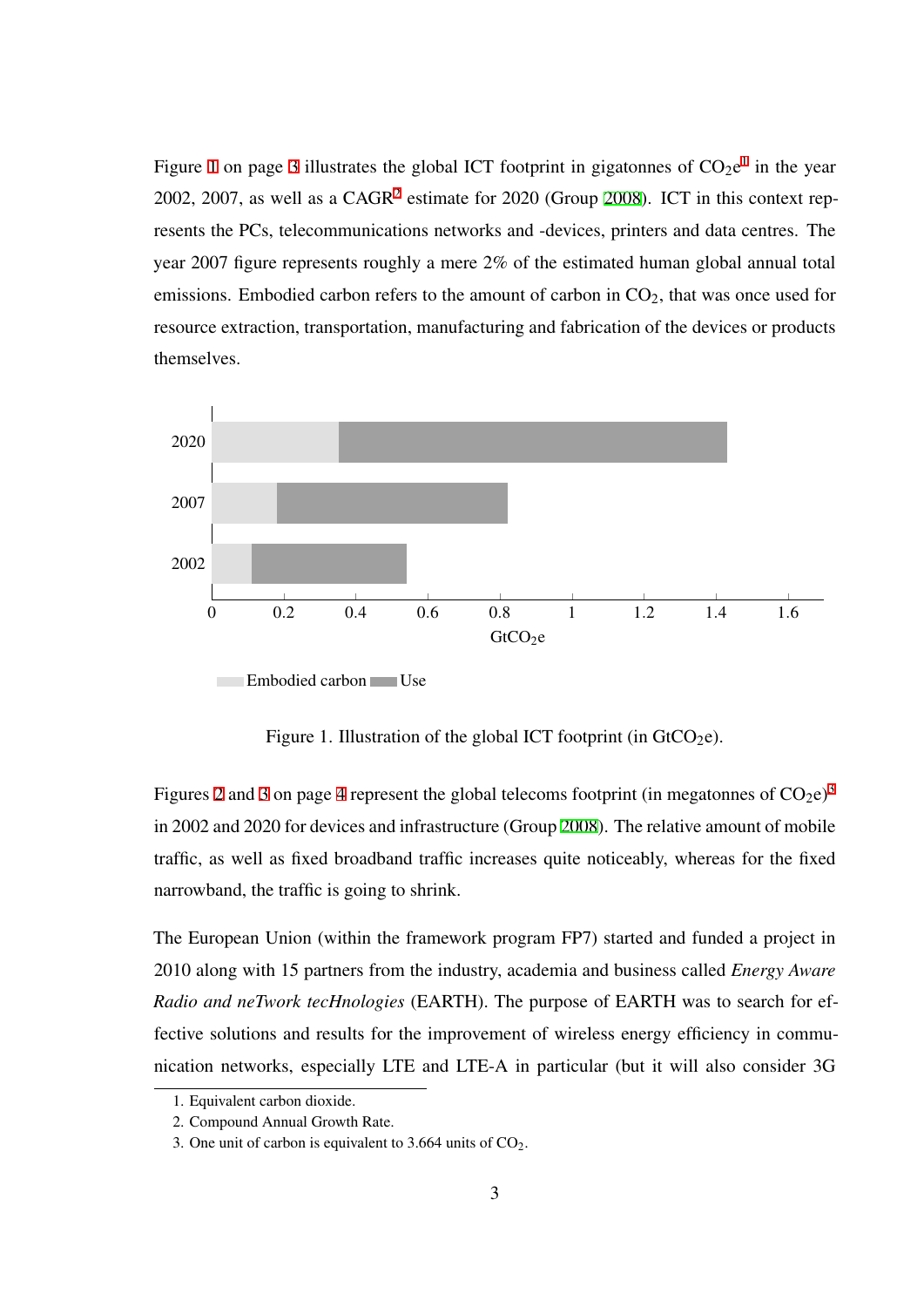

<span id="page-12-0"></span>Figure 2. Illustration of the global telecoms footprint (in MtCO<sub>2</sub>e) in 2002 (100% = 152  $MtCO<sub>2</sub>e$ ).



<span id="page-12-1"></span>Figure 3. Illustration of the global telecoms footprint (in MtCO<sub>2</sub>e) in 2020 (100% = 349  $MtCO<sub>2</sub>e$ ).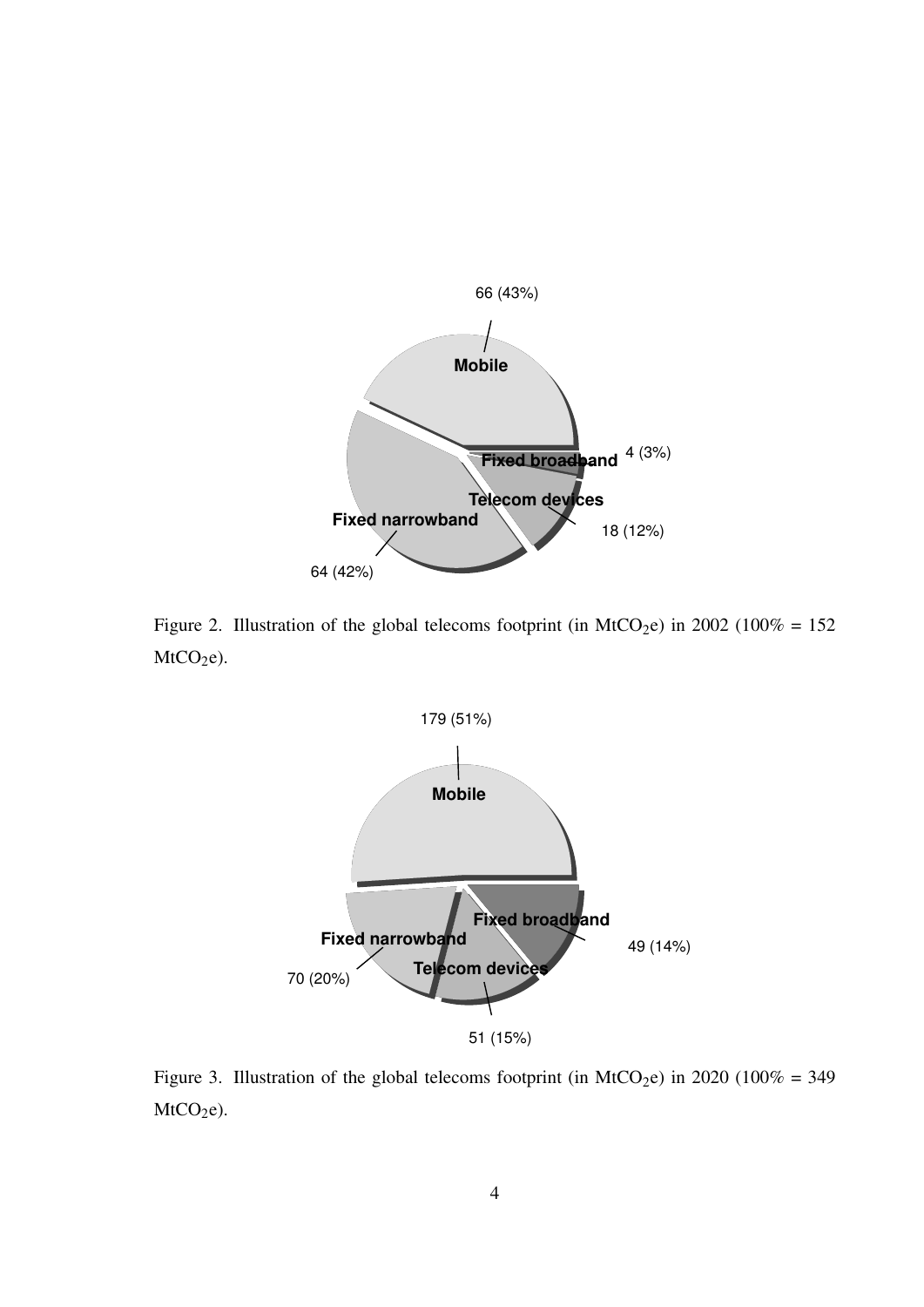(UMTS/HSPA) technology for immediate impact), and the ICT in general. The target was set especially for low load situations (Gruber et al. 2009). A goal was set for EARTH to cut the energy consumption of wireless broadband networks by 50%.

International Data Corporation (IDC) expects smar[t conn](#page--1-37)ected device shipments to grow by 14% annually through 2016, led by tablets and smartphones. The worldwide total unit shipments for smart connected devices is expected to reach nearly 1.2 billion in 2012, and grow to 1.4 billion in 2013, and that the combined worldwide smart connected devices market will surpass 2 billion units in 2016 (USA 2012).

There are several other research pro[jects](#page--1-40) that cover the open issue of energy efficiency in wireless systems, as well as in their components too:

*•* OPERA-Net

OPERA-Net (*Optimising Power Efficiency in mobile RAdio Networks*) (Celtic-Plus 2013), which investigated the different ways to improve the energy efficiency of broadband cellular networks by focusing on the optimised cooling and energy recovery from [the B](#page--1-41)Ss, and the optimisation of the components used in communication systems.

*•* PANAMA

PANAMA (*Power Amplifiers aNd Antennas for Mobile Applications*) -programme (CATRENE-Programme 2013) focuses on different ways to save energy by more efficient design of the PAs, due to the fact that the PAs are the BS's major energy consumers, that typically stil[l run](#page--1-42) at a fairly low efficiency.

*•* Cool Silicon

Cool Silicon (Silicon 2013) -project focuses on making recommendations for high performance communication systems with low energy consumption, by focusing on three main areas: micro/n[ano te](#page--1-43)chnology, broadband wireless access, and wireless sensor networks. The project focuses also on the optimisation of the individual aspects of the communication systems like the architecture of the system, communication algorithms and protocols, as well as physical components.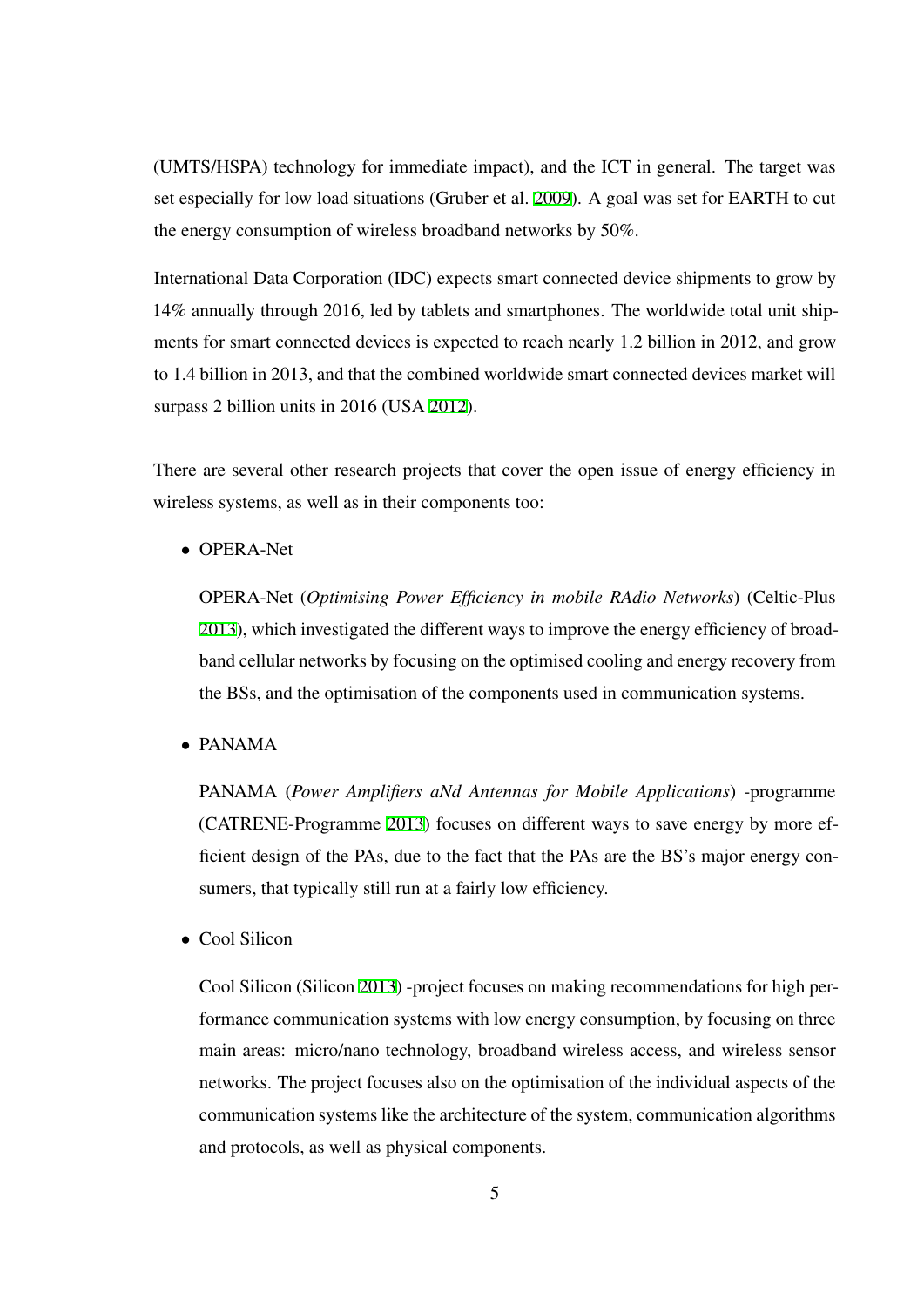The technologies implemented to enhance the energy efficiency of one end of the communication system (either in the transmitter or receiver) may adversely affect the energy efficiency of the other end. For example, increasing the frequency reuse in a multiuser system, and adopting efficient multiuser scheduling techniques may lower the transmit energy requirement for the same spectral efficiency, but on the other hand the receiver needs more computation (and thus more computational energy) for performing the multiuser detection (Gruber et al. 2009).

A lot of energy is also being wasted into the cooling of the RBS's, as the RBS's normally operate at ful[l pow](#page--1-37)er even when they are not being used at all, or when the usage is quite minimal (*e.g. during the night or in the rural area*). Reducing the time the RBS's operate at full power also reduces the need to cool them down. It is not only the networks themselves that will have to be reassessed to help improve the energy efficiency, but also the electronics manufacturers' solutions and the signal processing techniques have got to improve. The only way to meet the ever heightening power needs of the users's mobile computing, is when the electronics manufacturers, signal processing improvements and RBS redesigns work together – none of these alone will suffice. Fundamental architectural redesigns are essential.

The energy optimisation, and thus lessened power requirements also paves way to the possible scenario, where parts of the network are being powered by the limited, renewable energy sources (*e.g. solar panels or windmills*). This also makes the usage of picocells more reasonable and realistic. More on picocells at section 3.4.3 on page 38. Increasing the energy efficiency is the only way to maintain sustainable growth of the mobile industry.

### 1.2 Energy usage in wireless systems

<span id="page-14-0"></span>About 70-80% of a typical mobile network's power consumption accounts either for the BS, or the radio sites (EARTH-Project 2010), (Huawei Technologies Co. 2013). According to a paper by (T. Chen et al. 2011), the energy consumption of a typical mobile phone operator's RBS site composes mainly of the p[ower](#page--1-44) usage of the RBS itself, MT[X, and](#page--1-45) the core network. Data centre and retail e[nergy](#page--1-24) consumptions, which are both in a more of a supportive role in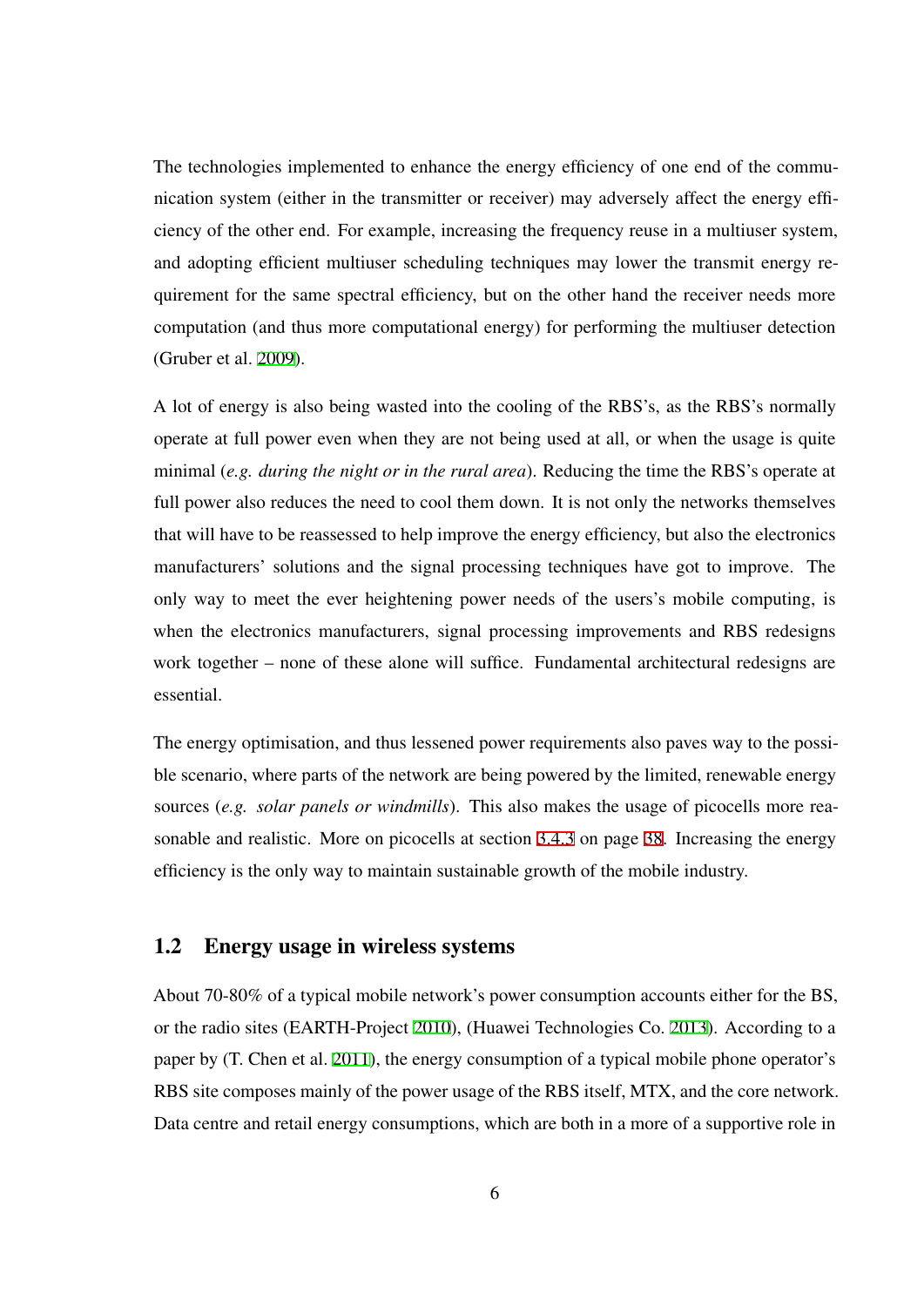the big picture, play quite an insignificant role.

From the energy consumption standpoint, the BS itself comprises of the RBS, power supply (DC-DC and AC-DC), RF-transceiver, climate control, battery back-up, as well as an optional transmission link in the baseband unit in the bigger BSs to connect to the operator's network for platform control and medium access control. The RBS itself consists of the PA and multiple transceiver units. At full load the BS's radio units dominate the site's power consumption, which is completely reasonable (and to be expected), but at *near zero* load they still remain significant. To be more exact, the power consumption at 1% traffic load is in the order of 50% of the maximum (Ferling et al. 2010).

Power losses exist also in the power and signal transmission lines, as well as in the feeder lines, which also contribute to the overall po[wer co](#page--1-46)nsumption. For smaller BSs, these feeder losses become less significant due to the smaller transmitted power levels. The climate control unit that keeps the main heat dissipator, the PA, cool plays a large role in the overall energy consumption as well.

This is also the reason why the usage of the PA must be placed under a tight scrutiny in order to keep the need of its cooling equipment at a minimum as well. The semiconductor- and the silicon technology also play a large role in the BS's overall power usage. The higher the power efficiency gets, the more leakage also occurs. The International Technology Roadmap for Semiconductors believes that doubling the power efficiency multiplies the leakages by threefold, thus also vitiating the possible power reduction away (Auer et al. 2011), (Borkar 1999).

Losses occur also at the antenna interface due to the impedance matching l[osses,](#page--1-47) bandpass [filters](#page--1-48) and duplexers. For low power nodes, picocells, etc, the PA constitutes of fewer than 30% of the total power usage, whereas for larger macrocells, the PA accounts up to 55-60% of the BS's total power usage. Implementing a scenario where the PA is mounted at the same physical location as the macrocell BS site's transmit antenna, technique also known as *remote radio head*, enables the feeder losses and active cooling to be reduced greatly.

Impedance mismatches are reflections from the transceiver's amplifier into the antenna, and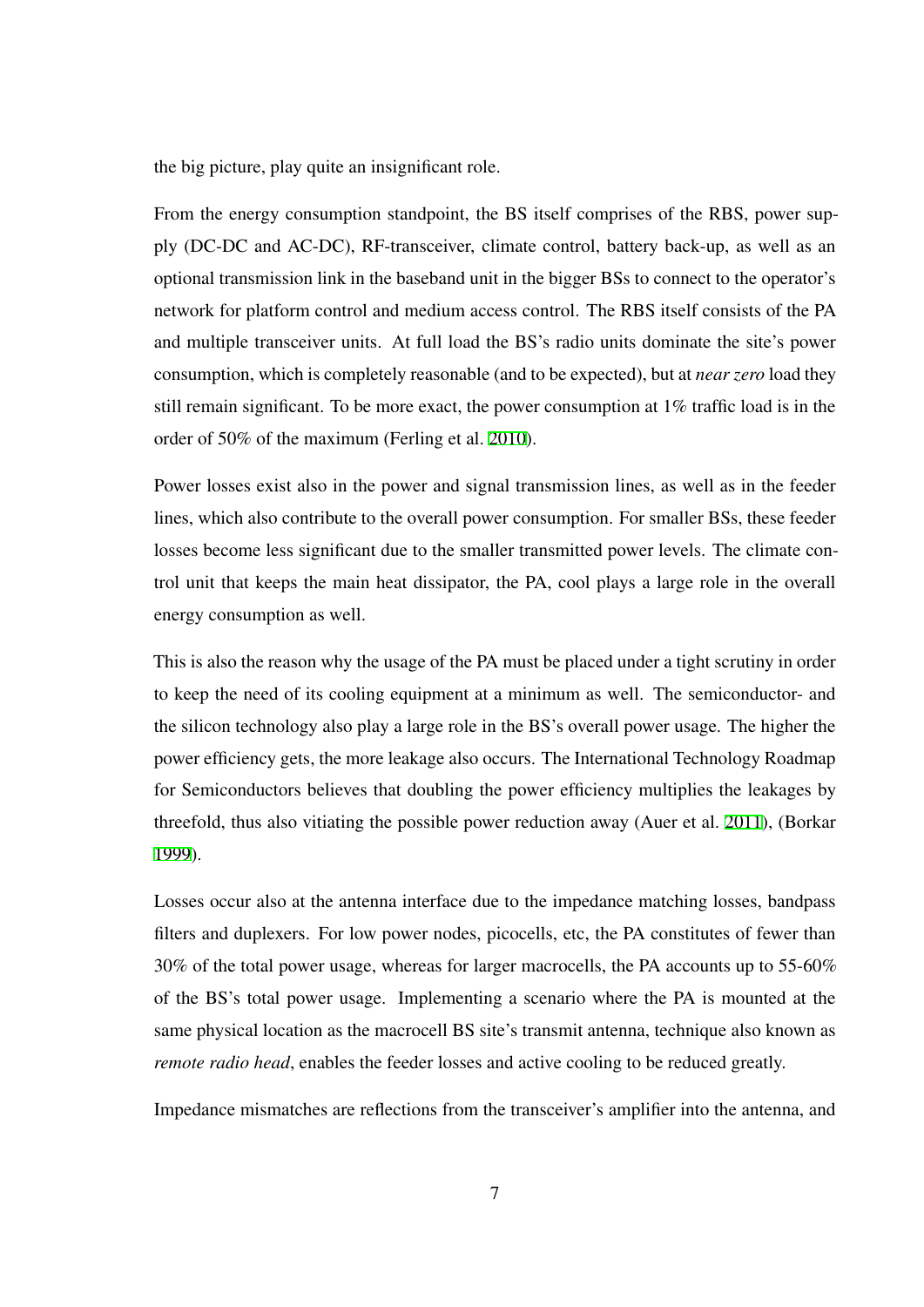back again into the transceiver's amplifier. The phenomenon is more commonly known<sup>4</sup> as *standing wave ratio* (SWR). SWR is essentially the ratio of the partial standing wave amplitude at the maximum, compared to the amplitude at the minimum. These reflections de[pe](#page-16-0)nd on the impedance (mis)matching between the amplifier (and feeder), and the antenna, which in turn depends on the power level, frequency and the antenna environment. SWR ratio is always the same as the ratio of the impedances of the feeder and the antenna elements. Active tuning of the matching network can aid with these reflections. SWR is defined mathematically in (1.1) with the help of (1.2) (Dana George Reed 2002):

$$
SWR = \frac{1 + |\rho|}{1 - |\rho|} \tag{1.1}
$$

From which the complex reflection coefficient  $(\rho)$  can be determined with:

$$
\rho = \frac{(Z_a - Z'_0)}{(Z_a + Z_0)} = \frac{(R_a \pm jX_a) - (R_0 \mp jX_0)}{(R_a \pm jX_a) + (R_0 \pm jX_0)}
$$
(1.2)

where:

- $Z_a$  is the characteristic load impedance
- $Z_0$  is the characteristic impedance of the transmission line
- $Z_0^{'}$  is the complex conjugate of  $Z_0$
- R*<sup>a</sup>* is the load resistance
- $R_0$  is the line's characteristic resistance
- $X_a$  is the load reactance
- $X_0$  is the line reactance

Usually the characteristic impedance  $Z_0$  is for most transmission lines practically entirely resistive, in which case the above formula (1.2) can be modified to be  $Z_0 = R_0$ , and  $X_0 \cong 0$ , and expressed as in formula (1.3):

$$
|\rho| = \sqrt{\frac{(R_a - R_0)^2 + X_a^2}{(R_a + R_0)^2 + X_a^2}}
$$
\n(1.3)

<span id="page-16-0"></span><sup>4.</sup> Just ask any ham radio operator.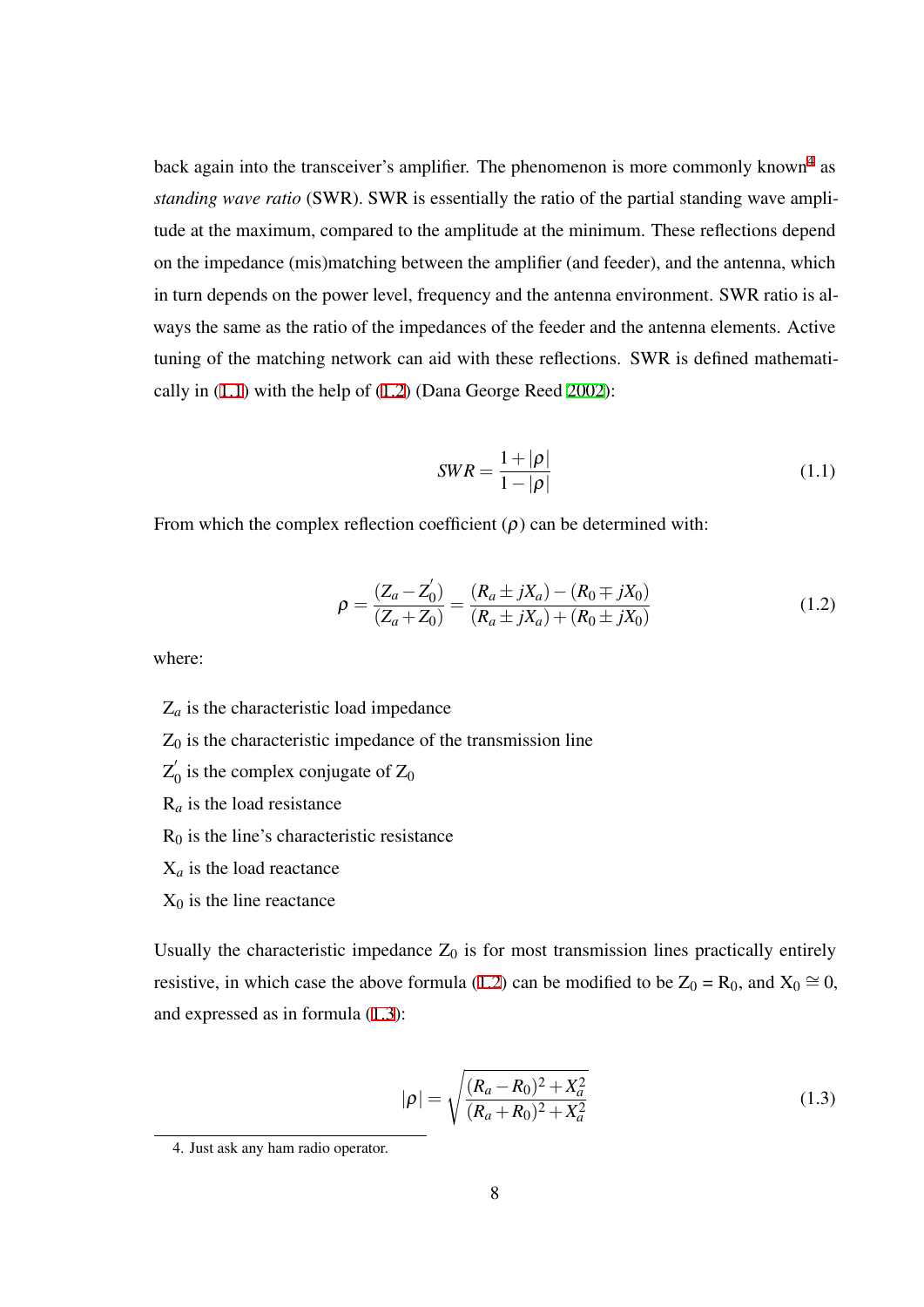To obtain and calculate the ρ more commonly (and *easily*) using a RF-wattmeter is expressed in (1.4). An even easier trick however would be to just use an SWR-meter or an antenna or vector network analyser.

$$
\rho = \sqrt{\frac{Reflected\ wave\ power}{Forward\ wave\ power}}
$$
\n(1.4)

Mobile networks normally require a large number (in the order of thousands) of BSs to provide nationwide coverage. Each BS can require – depending on its configuration, load of the cell, and age of the equipment, up to 2.7 kW of power (Rinaldi and Veca 2007). The energy consumption for a nationwide coverage can thus be in the order of several MW. Mobile networks are therefore systems where the effects of energy efficiency can be [consid](#page--1-49)erable.

A lot of energy has also obviously once been used to manufacture the wireless equipment themselves, but for entities such as the BS site, this manufacturing cost is negligible, due to the comparably long life span of the system itself, during which the system uses a fair bit more energy than once went into the manufacturing of the equipment itself. For BS sites, the equipment's operating power is in a much more important role than for the end-user terminals, due to the fact that the end-user devices (MTs) typically don't last as long and have to be replaced much more frequently anyway. In addition, the end-user devices use much less power to operate than the BSs do.

The non-working time (*i.e. the time during the holidays and nighttime*) is in fact more than 50% of the year. The needlessly spent energy of the existing wireless networks is thus astounding. Typical Internet service providers experience long time network utilisation average of about 20% – which is to say that a lot of resources are being wasted just in order to provide a constant preparedness for the potential high load situation. A 0,5% call dropping probability requires 30% of system's capacity to be constantly reserved (Kim and Veciana 2010), (Oliveira, Kim, and Suda 1998). This misuse grows into an even more severe problem for the future wireless networks, where the size of the cells is going to get even smaller and [small](#page--1-48)er (*e.g. micro- or pico-cell[ular](#page--1-26)*), to be able to serve even more high-data-rate users and to increase the frequency reuse factor – which will in effect further increase the dynamics of the traffic in a cell.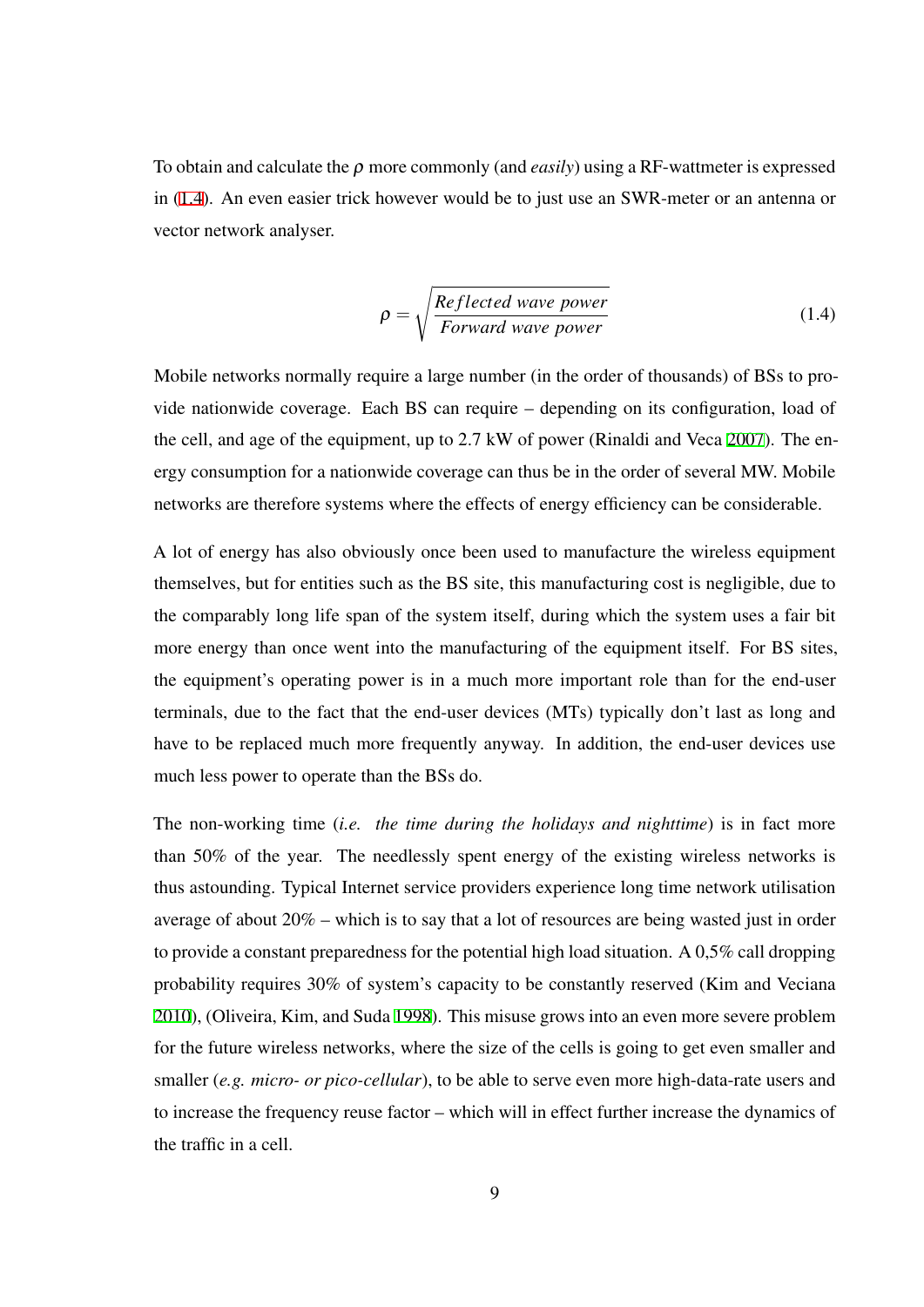This brings up an important notion of how to get the network's transmitters to adapt to the traffic fluctuation, and to completely switch off the BSs if the load in the network drops below a specific threshold – furthermore, how to guarantee satisfactory service to the users in the case the transmitter's power is indeed reduced, or the BS is turned off completely? The distribution of the radio resources over heterogeneous<sup>5</sup> cellular networks should be optimised in a global way, hence the colloquial term (*Globally Resource-optimised and Energy-Efficient Networks (GREEN)*). More on GREEN at sectio[n](#page-18-0) 3.2 on page 21.

In essence, there are two types of wireless traffic load fluctuations in a cellular network that can be distinguished. First one is the large-scale [fluct](#page--1-18)uation, i[n w](#page--1-18)hich the traffic load varies notably from one time period to another throughout the day – this can be thought to represent the workforce commuting from one region of the city to another. The second type is the small-scale fluctuation, in which the wireless traffic load varies only slightly around some average value – this can be thought to represent the random city life with people going about their business throughout the day and the MT sporadically experiencing impaired service quality.

### 1.2.1 3G overview in brief

Different views exist throughout the wireless industry as to what exactly does the term *3G* contain. First generation (1G) cellular services were implemented by using analogue RATs only. As the analogue networks were upgraded to digital ones in the late 90's, it was rather straightforward to call it the second generation (2G) network. The naming transition from 2G to 3G wasn't however so obvious. Throughout the years, the ageing 2G networks were upgraded extensively to incorporate better capabilities into them with higher performance, thus narrowing the gap to what later on became known as *3G* or *UMTS*. The naming issue hasn't really changed all that much with the introduction of 4G, which in a sense is nothing more but an evolution of the 3G technologies – however, it can be safe to say that 3G can be thought to be the third generation of mobile service capabilities.

In order to distinguish 3G from  $2G$ , the ITU<sup>6</sup> defined substantially higher performance lev-

<sup>5.</sup> Superposed small and large cells in a wireless network.

<span id="page-18-0"></span><sup>6.</sup> A United Nations specialised agency responsible for information and communication technology matters.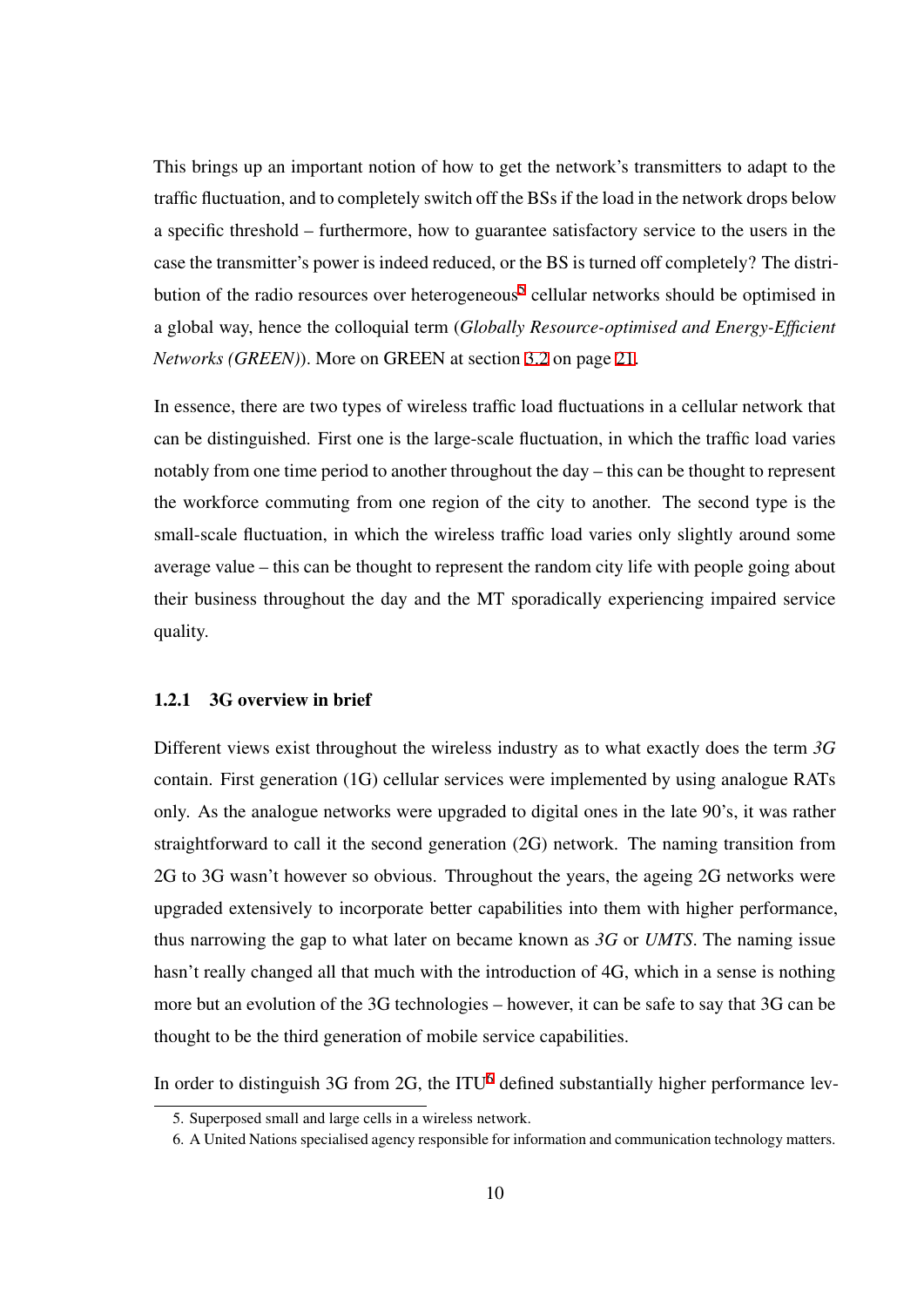els for 3G compared to those obtained from 2G mobile networks (ITU 2013). Comparing to its predecessor, 3G supports higher capacity, enhanced network functionalities, as well as the capability to multimedia applications (IMT2000-Project 2002). T[here a](#page--1-50)re also applications for 3G in wireless voice telephony, mobile Internet access, mobile video calls and mobile TV. Various radio interfaces for UMTS are available (*[e.g. W](#page--1-51)-CDMA, TD-SCDMA and CDMA2000*).

No clear definitions of the available minimum or average data rates in a 3G network, or for the 3G equipment have been defined by the ITU. Performance specifications were once limited to an open ended comment (covering indeed for a wide variety of data rate possibilities), stating that: "It is expected that IMT-2000 will provide higher transmission rates: a minimum speed of 2 Mbit/s for stationary or walking users, and 348 kbit/s in a moving vehicle" (ITU 2011). The vagueness itself leaves plenty of headroom for the operators to more freely choose the advertised data rates and thus sell the products easier with the "3G"-label attached to th[em.](#page--1-26)

#### 1.2.2 LTE overview in brief

<span id="page-19-0"></span>LTE, whose RAT is called *Evolved UMTS Terrestrial Radio Access Network* (E-UTRAN), was set aggressive performance requirements relying on physical layer technologies, such as, OFDM, MIMO and Smart Antennas to achieve these targets in a variety of coverage scenarios. The main objectives of LTE were set to minimise the system and user equipment complexities, allow flexible spectrum deployment in either existing or new frequency spectrum and to enable co-existence with other  $3GPP<sup>7</sup> RATs$  (Motorola 2008) at least for the next 10 years and beyond – hence the term "Long-Term Evolution of the 3GPP radio-access technology" (3GPP 2013b, 3GPP TR 25.913 [V9.0.](http://www.3gpp.org/)[0](#page-19-1) (2009-12)). Sma[rt ant](#page--1-52)ennas are discussed in more detail along with beamforming antennas at section 3.5.

Core qualities of LTE (3GPP 2013b):

*•* Objectives

<span id="page-19-1"></span><sup>7.</sup> The 3<sup>rd</sup> Generation Partnersh[ip Proje](#page--1-53)ct, which with its member organisations, produces reports and standards.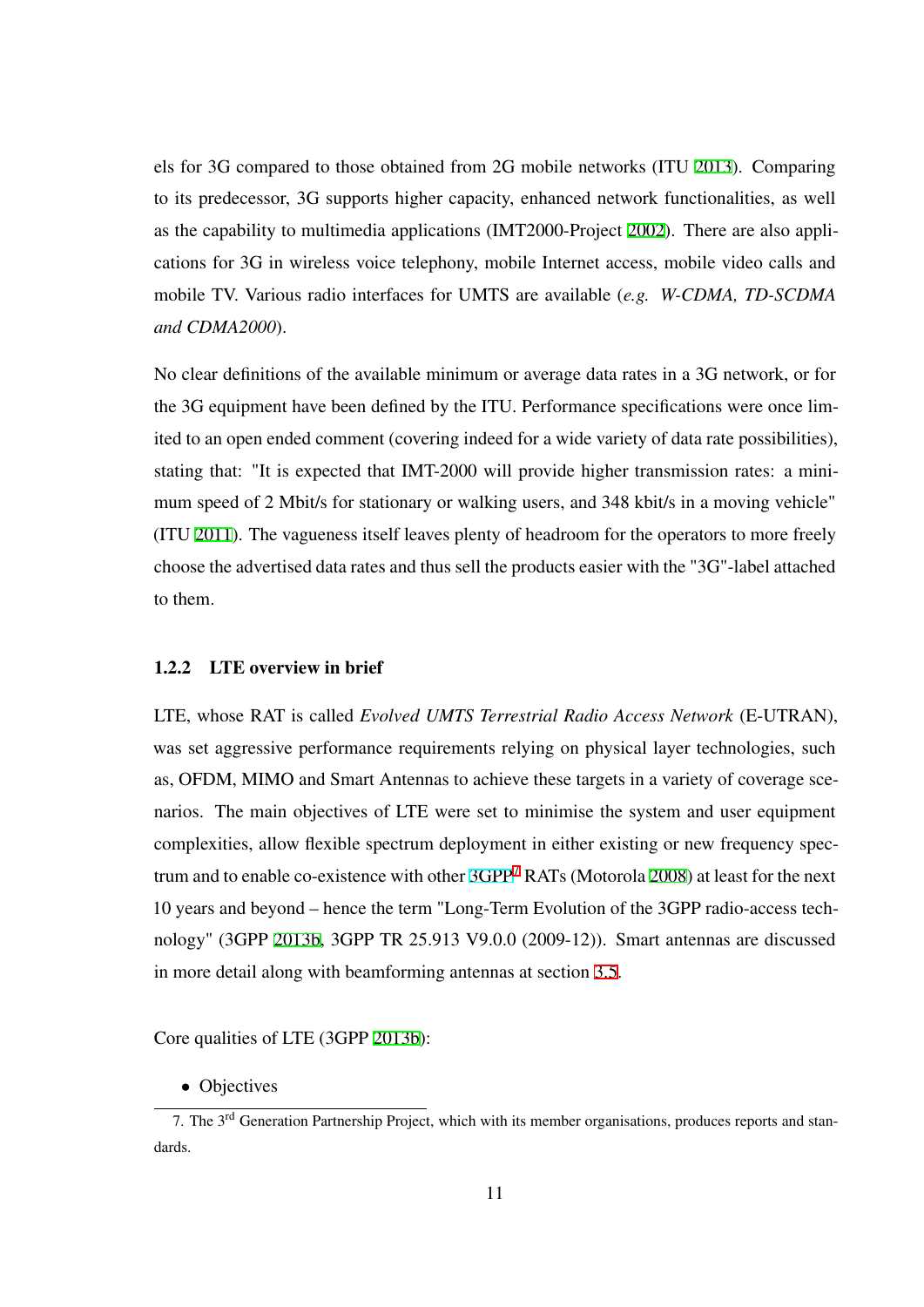The objective of Evolved UTRA and UTRAN is to develop a framework for the evolution of the 3GPP RAT towards a high-data-rate, low-latency and packet-optimised RAT.

*•* Data rates

E-UTRA should support significantly enhanced instantaneous peak data rates over legacy technologies, which should in turn scale according to the size of the allocated spectrum.

*•* Latency

LTE should significantly reduce the system latencies.

*•* User throughput

Several fold difference in user throughput (per MHz) over previous technologies.

• Spectrum efficiency

Significantly improved spectrum efficiency and increased cell edge bit rate using already existing site locations.

*•* Mobility

Mobility should be optimised for low mobile speeds between 0 *∼* 15 km/h, while speeds up to 500 km/h should be nevertheless supported.

*•* Coverage

E-UTRA should be sufficiently flexible to support a variety of coverage scenarios using the existing UTRAN sites with the same carrier frequency.

*•* Further Enhanced MBMS

E-UTRA systems should support enhanced *multicast broadcast multimedia services* (MBMS) -modes, compared to UTRA (3G) operation.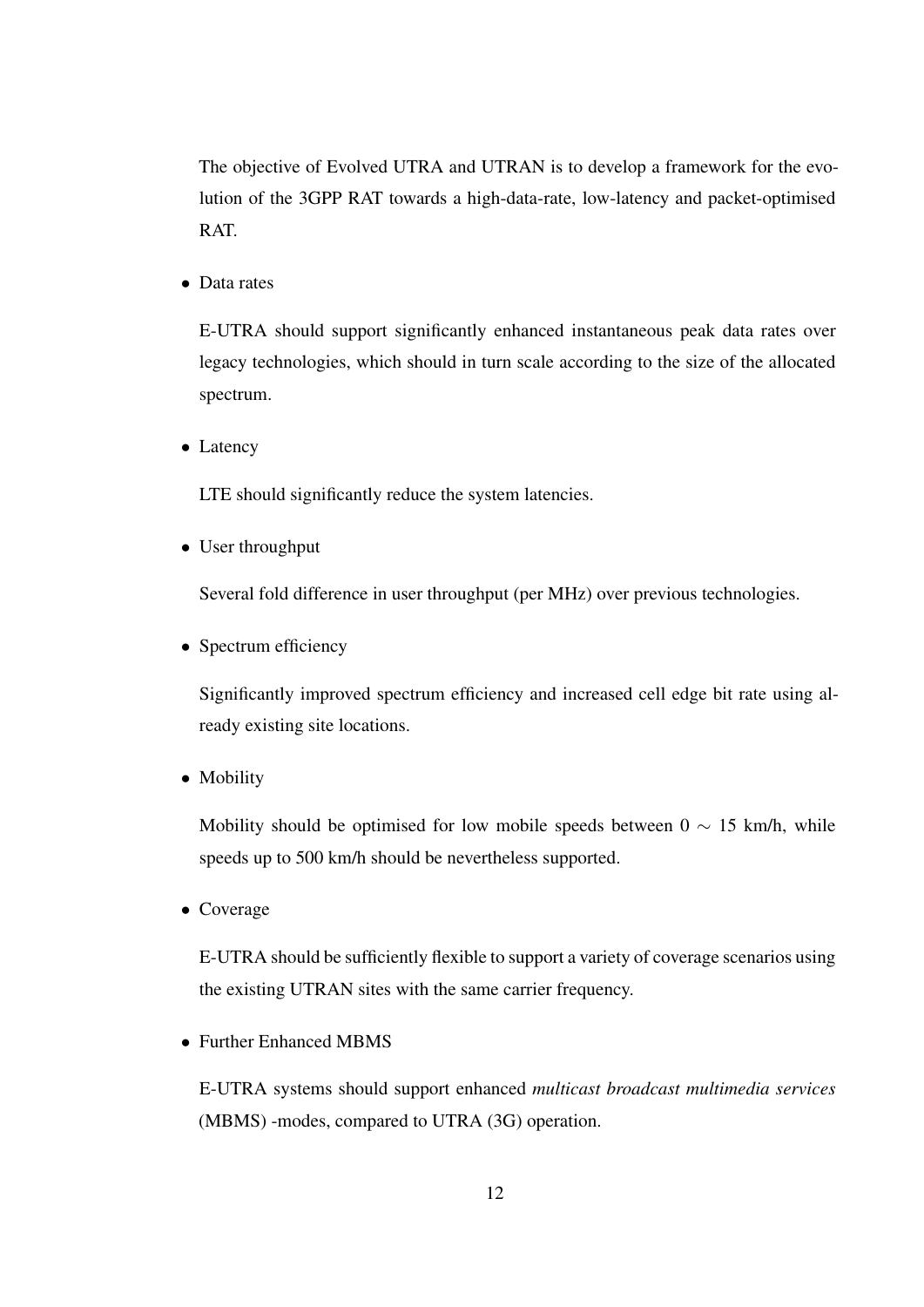*•* Spectrum

Support for diverse and different sized spectrum allocations, as well as requirements to co-exist with other networks and operators on adjacent channels, or to exist standalone.

*•* Co-existence and interworking with 3GPP RAT.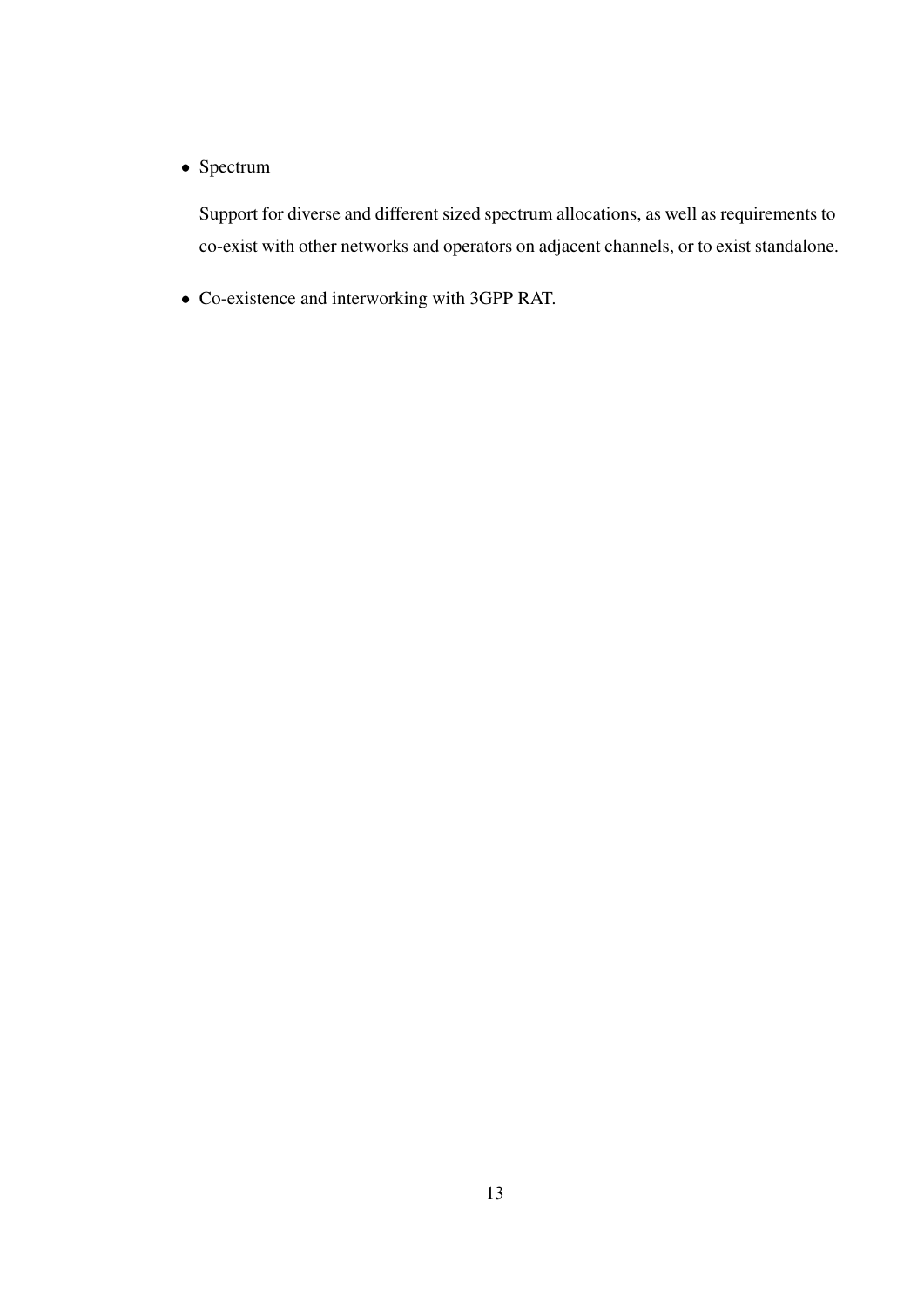### 2 Energy Efficiency background and motivators

<span id="page-22-0"></span>Power consumption has a direct impact on energy consumption. Power reductions, as well as energy efficiency are critical factors when operating using green energy sources (such as solar or wind power), which are power and not energy constrained. The MT's active mode power consumption is not the only property critical from energy efficiency standpoint – throughput (*e.g. Joules/Mbit*) also plays an important role. Consider the situation where the device has a high active mode power consumption – it might still be comparably energy efficient to use the device if it had a very fast data connection, and thus a low time period of highly consuming active mode (Shor 2008).

Mobile data is growing at such a high rate that the conventional macrocell networks cannot meet the demand set by the ever gr[owing](#page--1-54) number of clients, either economically, or functionally. It is impossible to set up macrocells absolutely everywhere, where the capacity is needed due to the regulatory, spatial, or financial constraints. The only reasonable solution to serving a high number of MTs with a relatively low cost is to break the large macrocells down into much smaller areas, and to assess the cooperation possibilities of the macrocell BSs with much smaller and lower powered cells in it – such as placing a pico- or femtocell BS into an office, or for example a metrocell (or a few) into a large football arena. The cells smaller than macrocells have a colloquial term *small cells*. More on different cells at section 3.4.1 on page 31.

Deploying a network with only small cells would imply using a large number of BSs. How[ever,](#page--1-21) a large n[um](#page--1-21)ber of BSs also increases the handoff rates of the MTs among the adjacent cells, and may also therefore degrade the gross energy efficiency of the whole network. A joint deployment of BSs with differing cell sizes is suitable, and above all necessary in order to upkeep the balance of different cell sizes for the highest energy efficiency network layout. Moreover, the overusing of the small cells increases the number of BS operating at low loads, which may cause the overall energy efficiency to degrade. This is also why for each deployment scenario (*e.g. urban vs. rural*), heterogeneous deployment with an optimal balance of macro-, micro-, pico-, and femto -cells must be found for the highest energy efficiency network layout.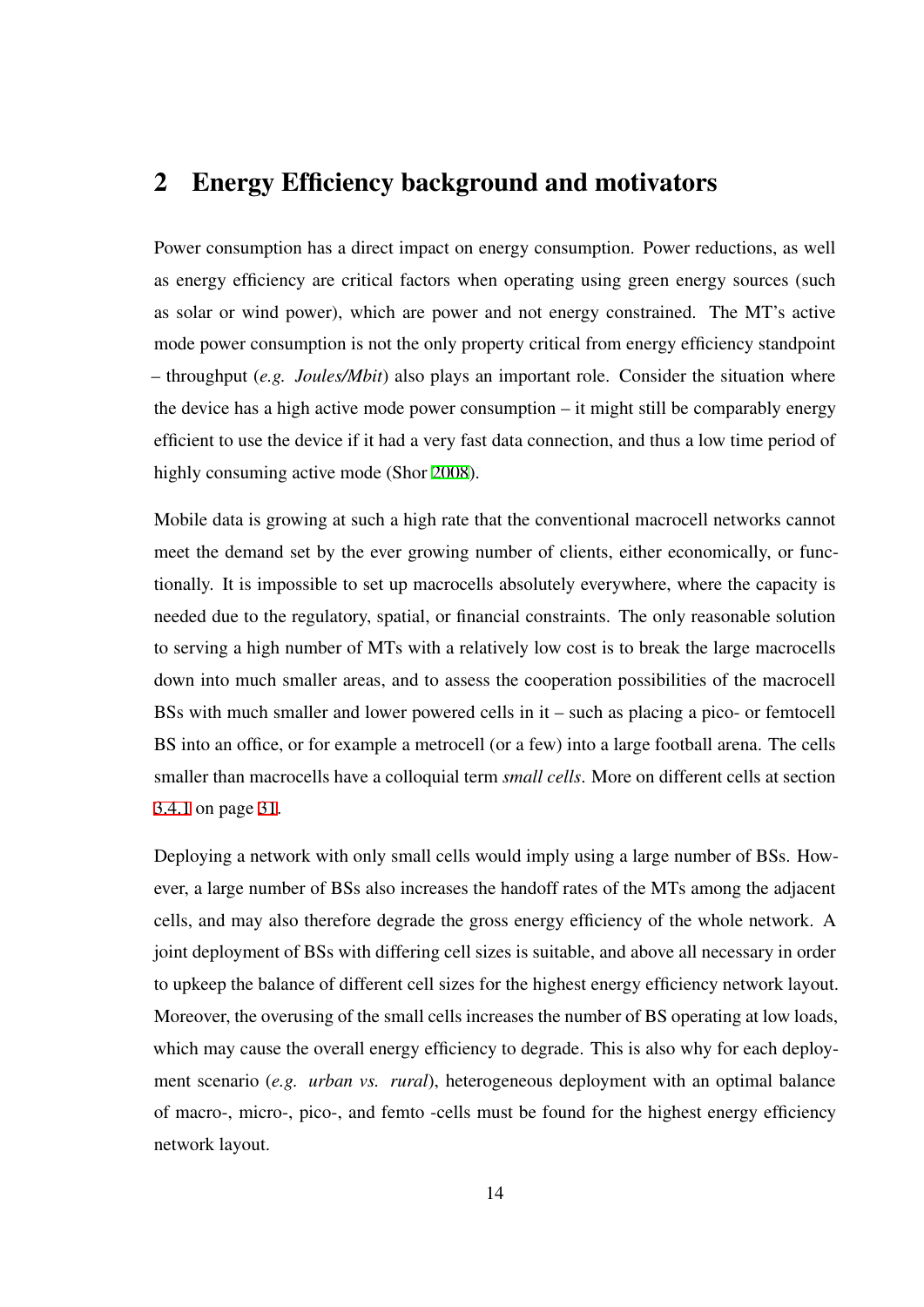The deployment of cellular networks is usually optimised for omnipresent radio access for the MTs. This however requires that a significant portion of BSs is primarily only providing coverage, and therefore not operating at full load – even at peak traffic hours. During offpeak hours, almost all BSs operate obviously at low load, or they might not even serve any MTs at all (Correia et al. 2010).

Regrettably, the energy efficiency of BSs is exceptionally poor in these circumstances. The inefficiencies can be furt[her br](#page--1-55)oken down into (Correia et al. 2010):

*•* Component level

The efficiency of the PA substantially degrades at a lower power output level.

*•* Link level

System information, synchronisation, and reference signals (or pilots) are to be transmitted continuously. This requires that BSs are incessantly on.

*•* Network level

The wireless network deployment paradigm with large macrocells in it needs small cells to supplement and fulfil the peak capacity demand. This is however rather static topology and doesn't therefore adapt very well to low load situations.

In order to meet these inefficiencies, a holistic strategy for network operation must be developed.

Easily one of the most popular metrics for measuring the energy efficiency of a communications link is the consumed energy for the number of information bits, or *Joules/bit*. In wireless networks, this formula gives the total energy consumed by the whole network per the aggregate network capacity. Whereas this energy efficiency -metric relates to processed information and its cost at full load, at lower loads the formula  $W/m^2$  fits better for the demand to minimise the power consumption to cover a certain area.